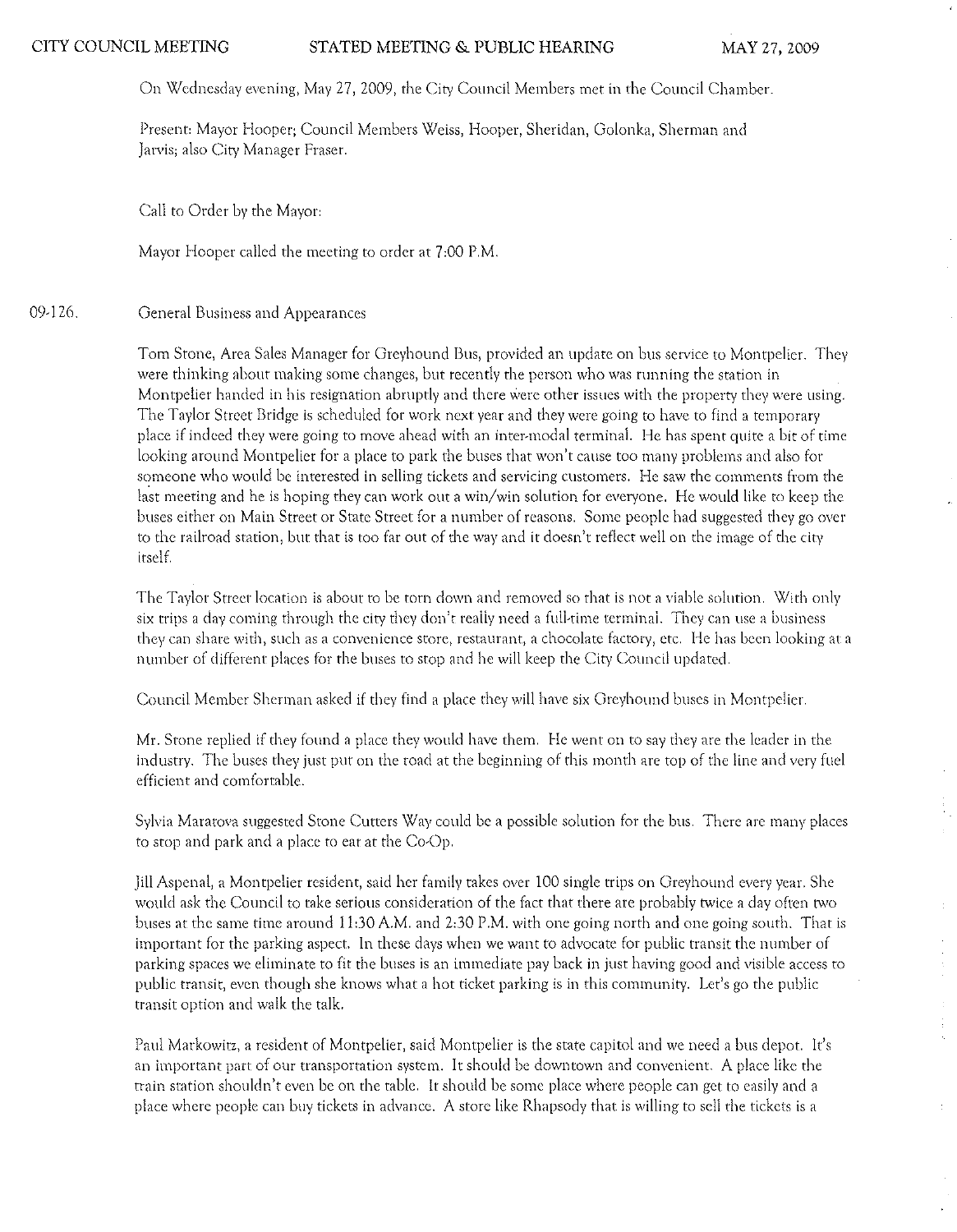great marriage of where people can stay. They can buy their tickets and it is downtown. Let's make this work downtown.

James Talbot said he received a phone call from Karl Ernier who asked if he would come to the Council Charn.bers to read a statement. He read Mr. Etnier's statement supporting the need for a bus stop. You will find a copy of his rcrnarks attached to the minutes,

Jen Dole, a resident in Montpelier, says she rides the Greyhound Bus all of the time. Mostly, she takes it to South Station and then connects to Logan Airport. You can actually get a much cheaper flight out of Logan with fewer stops if you are willing to start your trip there rather than starting it out of Burlington. She has also ridden the bus to New York City, but certainly Boston is a more common trip for her. Greyhound is also the only service back to Montpelier if you have a flight that gets into Logan in the very late hours like 11 o'clock or midnight and you can actually catch a bus that leaves at 11:45 P.M. That isn't the case with Dartmouth Coach or any of the other services that stop at 8,00 or 9,00 P.M. You leave at midnight and roll into Montpelier at 3,00 A.M. Then, you actually walk through town with your bags to your house, which she can'r think of any other American city she would feel comfortable doing that in. She also isn't the only one getting off there so people do use the service. The people she rides with arc either travelers doing the same thing she is, trying to connect to another airport or people who want to spend a day in another city for business or pleasure. She sees a lot of Nonvich students. She was not a disenfranchised person. She has money) a car, and is able to get to these cities in traditional ways. She simply chooses not to because she thinks Greyhound is a really liable and safe service. She is only telling the Council she wants Greyhound because she uses it and likes it. She could get by if it wasn't in town, but there are certainly other people who don't have fhat choice.

Barry McPhee said the loss of the Greyhound terminal here would push his family towards having to get a second vehicle. His side of the family lives in Boston so their trip back and forth is greatly abled by the Greyhound bus. As Coordinator of the Montpelier Energy Team he would make the general statement that the loss of a bus carrier such as Greyhound is the wrong way for Montpelier to go and inconsistent with the stated long term energy conservation goals. He realizes that the further into the center of town they go the more difficult it is to find places logistically feasible to locate the bus. If necessary, be would suggest they look further down State Street. Things tend to get quieter once you get past Capitol Plaza and they could even think about piggy backing onto sorne of the existing link stops} even the one out by the park and ride close to 1·89.

Nancy Wasserman, a resident of the city of Montpelier, said she wanted to echo the other comments and would be happy to work with the Council to look at alternative sites for a Greyhound Bus site. We desperately need to keep that service here. She sent an e-mail to Bill Fraser and Mary Hooper about Green Mountain Transit Agency changing how it is appointing its board. That is coming up next week and she just wanted to make sure the Council was aware of that. GMTA is planning to change how it appoints its Board of Directors. Currently, the City of Montpelier is entitled through City Council to nominate two people. They are proposing to change it to have the City of Montpelier and City of Barre each have just one person. This is in part to enable there being some representatives from Franklin County because GMTA has expanded irs territory under pressure from Vfrans and others. As a designated representative from the City of Montpelier she wanted to make sure that Council Members were aware of it, had an opportunity to comment on it, and had an opportunity to determine who you wanted to represent you currently. Her understanding is that GMTA plans on considering this at their annual meeting next week. She thinks the city can actually be well served by one rcprescnl'ative} but· she believes she and Nancy Shennan would like to weigh in.

Council Member Golonka asked how many board members there are.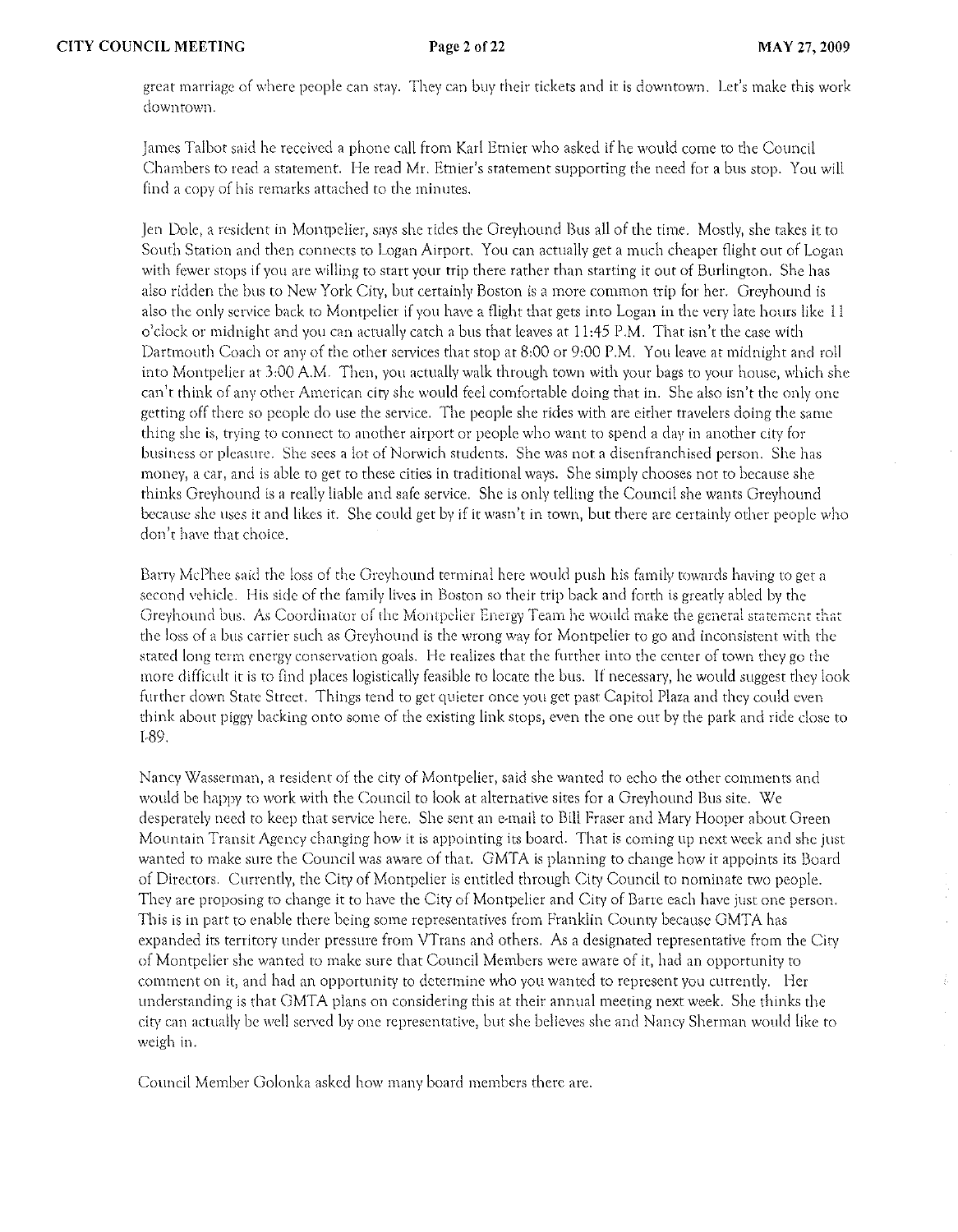Ms. Wasserman said she believes there are eleven.

Council Member Golonka asked if it was there intention to keep eleven members.

Ms. Wasserman said there is an intention to keep eleven. There was some discussion about whether to expand. The proposal came from some of the members of the GMTA Board and the first time they saw it was at the May meeting, and it is meant to be voted on at the June meeting.

Council Member Golonka asked if there were eleven member towns. Is there a disproportionate amount of municipal support that Montpelier gives that gave us 20 percenr'

Ms. Wasserman said initially it was.

Council Member Golonka said he didn't know what the other towns contribute.

Ms. Wasserman replied there is a commitment to continue the "pay to play" from the governance position. There are other representatives of other regions and there is a commitment to continue to have that occur. Currently, the larger communities in Franklin County don't contribute a local share, but the expectation is as they get to know the service better they will. The Board is looking to get some representation from Franklin County to begin to convey the spirit with which GMT A has been supported in other regions of the state. There is also the momentum to consolidate.

Council Member Golonka said his conccrn is he would probably consider cutting the City of Montpelier's municipal support now if we are going to lose our governing share if it is a "pay to play" support. He doesn't think it is fair personally to cut our position if we are the ones funding the operation.

*Ms.* Wasserman said the whole business as the organization grows there will be comparable support. The amount per board member is significantly less at GMTA than the Library, for example. She is happy to be told that the Council is not prepared to make a decision yet and take that back to GMTA.

Mayor Hooper said it is probably fair to report back that we have huge issues with the governance concerns.

Steve Lobb, a Montpelier resident, said as a senior citizen he thinks the city is a little shy on public transportation in general. He has a car and can drive but prefers not to. We all know about trying to preserve fuel, etc. There are a lot of senior citizens that don't have their own car. There are a whole lot of young people ages 20 to 25 who don't have a car. This is a capitol city. It is absolutely essential to have more transportation opportunities. He really can't imagine why we would not have this bus service.

Harold Garabedian said he thinks to lose Vermont Transit would be a shame. There arc solutions. There are other equal inconveniences in the community and they could be worked around.

City Manager Fraser reported he had received four e-mail messages supporting the same sentiment. He reported the reason it wasn't on the agenda tonight is the Council didn't have a specific solution proposed for Council action.

Mayor Hooper said Greyhound has been here working with the city. Essentially, it is their job to figure out what will work and what won't work and the city has the right to say it is an okay place to stop or not. That is the limit of our responsibility. We have heard pretty strongly about this strong commitment to public transit and we are very interested in making sure we continue this service.

City Manager Fraser said the city has been pretty actively looking for alternatives and engaged with them.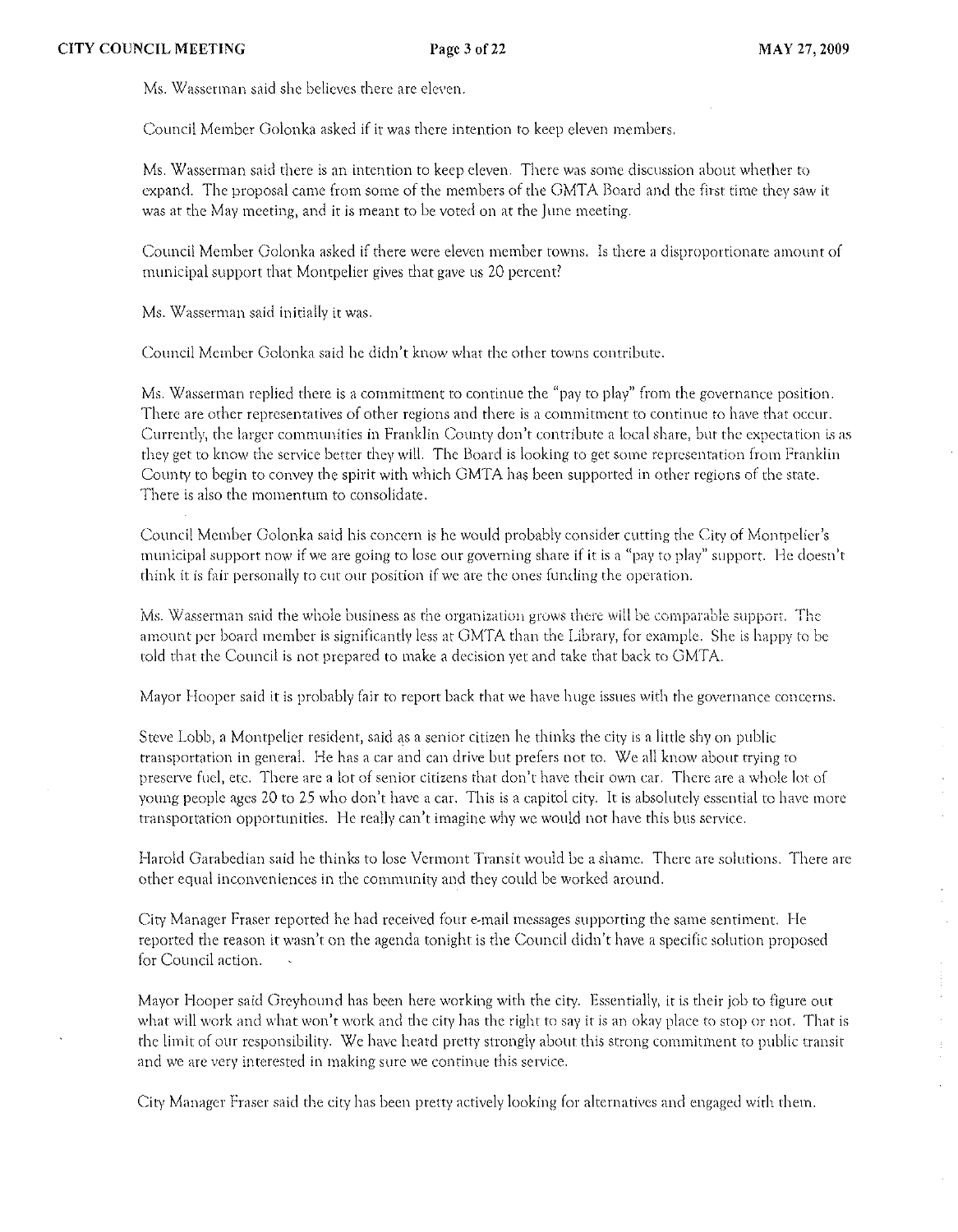Mayor Hooper said this is a private business that is making a decision and the city has been looking (or opportunities to help make that decision work because we do recognize how valuable this service is to the community. It's a partnership.

Mr. Stone said he has worked wirh many cities and towns and the staff here in Montpelier are very helpful and want to improve transit in general. Transportation is a very hot topic and it starts with one or nvo carriers. Once they get a foothold the rest will come.

Council Member Weiss told Mr. Stone as he begins to narrow down the possibilities, would he be willing to bring one of their new shiny buses up here so we can see what it looks like and have a bus on display at one of those locations.

Mr. Stone replied that wouldn't be a problem.

09·127 Consideration of the Consent Agenda: VA

Approval of the minutes from the May  $13<sup>th</sup>$ , 2009 Regular City Council Meeting.

Consideration of a request from Iulie Smart, on behalf of the Meadow Neighborhood Party Committee, for permission to hold their Annual End·of·the·School·Year Street Party on Saturday, June 20''', from 6:00 to 9:00 P.M. (with a rain date of June 21"). The committee proposes to close off Summer Street, from Spring to \f./intcr Streets, using DPW barriers.

Approval of distributing Mazer Grant funds to five different applicants for various projects as outlined in a memo from Planning & Community Development staff.

Consideration of a request from Tom Bivins, Executive Chef at NECI, for permission to close the westbound lane of State Street (between 130 State and Governor Aiken Avenue) from 2:00 to 10:00 P.M. on Sunday, August 16<sup>th</sup>, for *"THE GREAT AMERICAN COMMUNITY PICNIC"*. Because tickets will be sold and then collected at the gate, the State BUildings, Grounds and Maintenance Use Agreement for the State Capitol stipulates that money (or in this case, tickets) may not be collected on the grounds and, therefore, must occur off property. He has also requested a closure of Governor Aiken Avenue as a food preparation and sanitation/rest area. (The Buildings and Grounds Committee has approved this request.) City Councilors have received a more detailed letter describing this event, as well as comments from the three major city departments.

Consideration of a request from Dave Nelson, owner of McGillicuddy's Irish Pub, for permission to close Langdon Street from 4:00 P.M. on Friday, July 3<sup>rd</sup>, until 1:30 A.M. on Saturday, July 4<sup>th</sup>, for its Annual Independence Day Street Party. (Council received a copy of Mr. Nelson's lerrer which outlines this event in further detail.)

Consideration of request for street closures and parking restrictions (on Friday, July  $3<sup>rd</sup>$ ) from the committee organizing the City's Annual Independence Day parade and festivities:

*State Street:* Between Governor Davis and Bailey Avenue from 2:30 P.M. until 10:00 P.M. for vendors and parade.

*Main Street:* From 6:00 P.M. until approximately 7:45 P.M. for the Montpelier Mile Road Race followed by the parade. Streets in the Meadow area will be used as staging areas from 4:30 to 6:00 P.M., as well as School Street from Main to St. Paul Streets. (All three streets/areas will be closed during the parade.)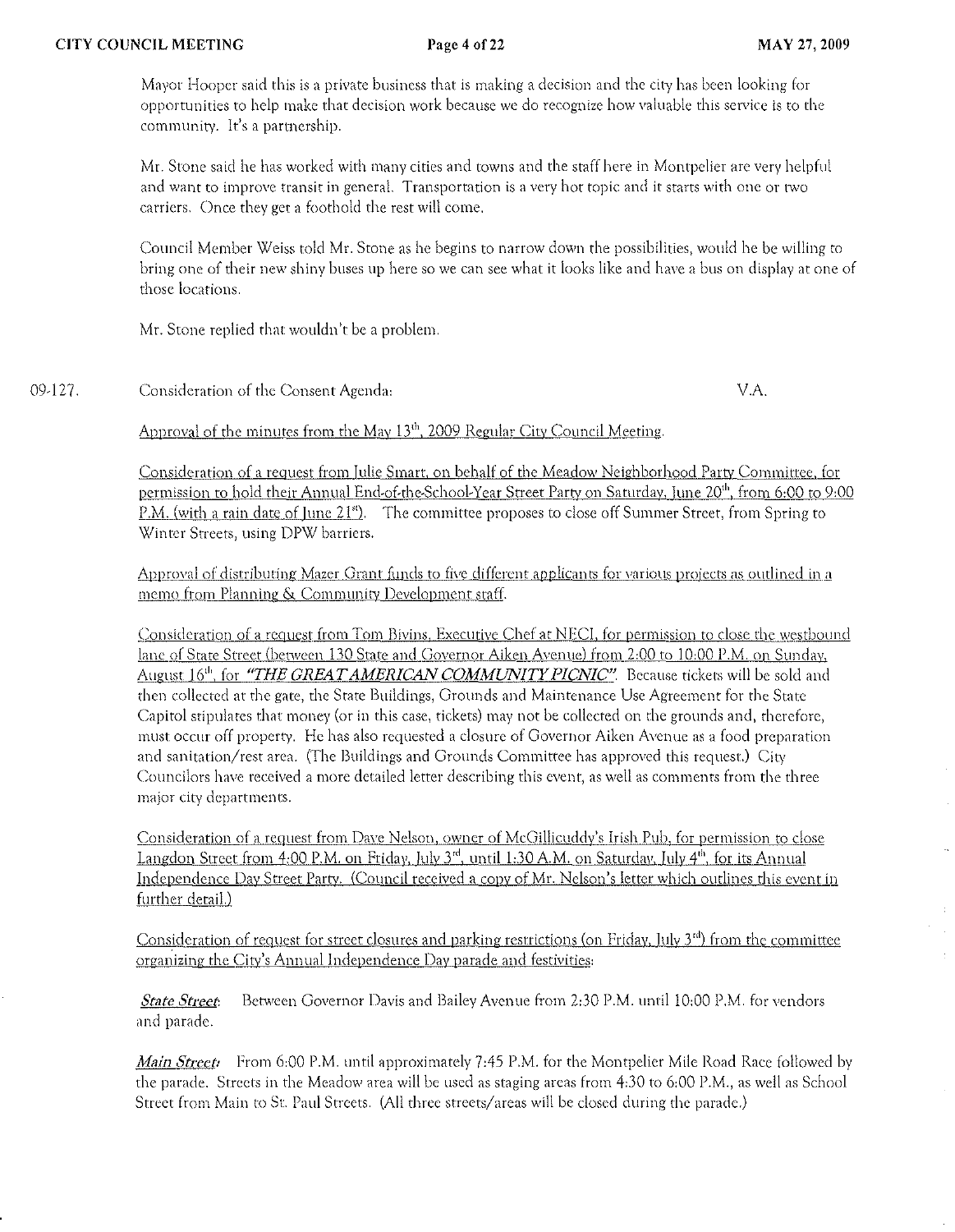*Langdon Street:* From 4:00 P.M. to 1:30 A.M. for a street dance (including set-up and take-down time).

*60 State Street Parking Lot:* From 3:00 P.M. to 1:00 A.M.

Consideration of a request for a waiver of the City's Noise Ordinance to accommodate the Independence Day Celebration Events until midnight on Friday, July 3<sup>rd</sup>,

Consideration of a request for a partial street closure from Alice Day and Michael Jermyn, 18 Foster Street; they are seeking approval to close that portion from 11 to 18 Foster for a Community Block Party scheduled for Saturday, June 13<sup>th</sup>, from 2:00 to 7:00 P.M. Police, Fire and Public Works staff received copies of the request; City Council Members will receive copies of their feedback.

Consideration of a request from the Chair of the Motorcycle Toy Run for a waiver of the City's Noise Ordinance in order for the participants to drive their motorcycles through the streets of Montpelier on Saturday, August  $8<sup>th</sup>$ . (The Chair, Mark Tourville, and possibly one or two other reps will be in attendance to answer any further questions the Council might have,)

Consideration of issuing a Vendor's Permit to the following applicants: Laurie Elliot-Giroux, d/b/a The Hungry Hound Hot Dog House; and Paul W. Sudhoff, d/b/a Mr. G's.

Consideration of becoming the Liquor Control Commission for the purpose of reviewing the following:

Ratification of the issuance of a Catering Permit to Yebba, Inc., d/b/a The Abbey Pub & Restaurant, for a Cocktail Reception held on Thursday, May 21", in the Cedar Creek Room of the State House from +00 to 7,00 P.M.

Applications for two Catering Permits from Vermont Hospitality Management, d/b/a New England Culinary Institute, for Corporate Events to be held on Tuesday, June 2<sup>nd</sup>, and Wednesday, June 3<sup>rd</sup>, from 5:00 to 10:00 P.M. at the National Life Guest House.

Application for an Outside Consumption Permit ftom Langdon Street Pub Company, d/b/a McGillicuddy's Irish Pub, to allow them to serve alcoholic beverages within a fenced-in area of Langdon Street adjacent to McGillicuddy's as part of the Independence Day Celebration from 4:00 P.M. on Friday, July  $3<sup>rd</sup>$ , until 1:30 A.M. on Saturday, July 4<sup>th</sup>. When Mr. Nelson submitted his application, he informed the City Clerk that the band will stop playing, and the serving of alcoholic beverages outside will cease, at midnight. The 1:30 A,M. tirnc will allow for the tent tear-down and patrons to finish thcir drinks outside without everyone having to go inside.

Consideration of the issuance of a catering permit from Yebba, Inc. dba The Abbey Pub & Restaurant to cater a cocktail reception at the Cedar Creek Room, State House, 115 State Street on Thursday, June 4, 2009 from 3:00 P.M. to 7:00 P.M.

Additional Consent Agenda Item,

Consideration of a request from MDCA's Executive Director, Suzanne Hechmer, for permission to place SculptCycles in the downtown and Vermont College areas of Montpelier. Specifically, the two that the MDCA would like to place on City property would be: the "Spin Cycle" on the grassy area just to the right of the City Hall Plaza (as you're facing the building ... where the tree was removed last year); and the "Dog Pack" which they'd like to place in the sidewalk area neat The Drawing Board and Rhapsody. This piece includes individual dogs that would be secured to the ends of the bench, the light post and the sign posts in such a way as to not block pedestrian traffic or interfere with car doors opening.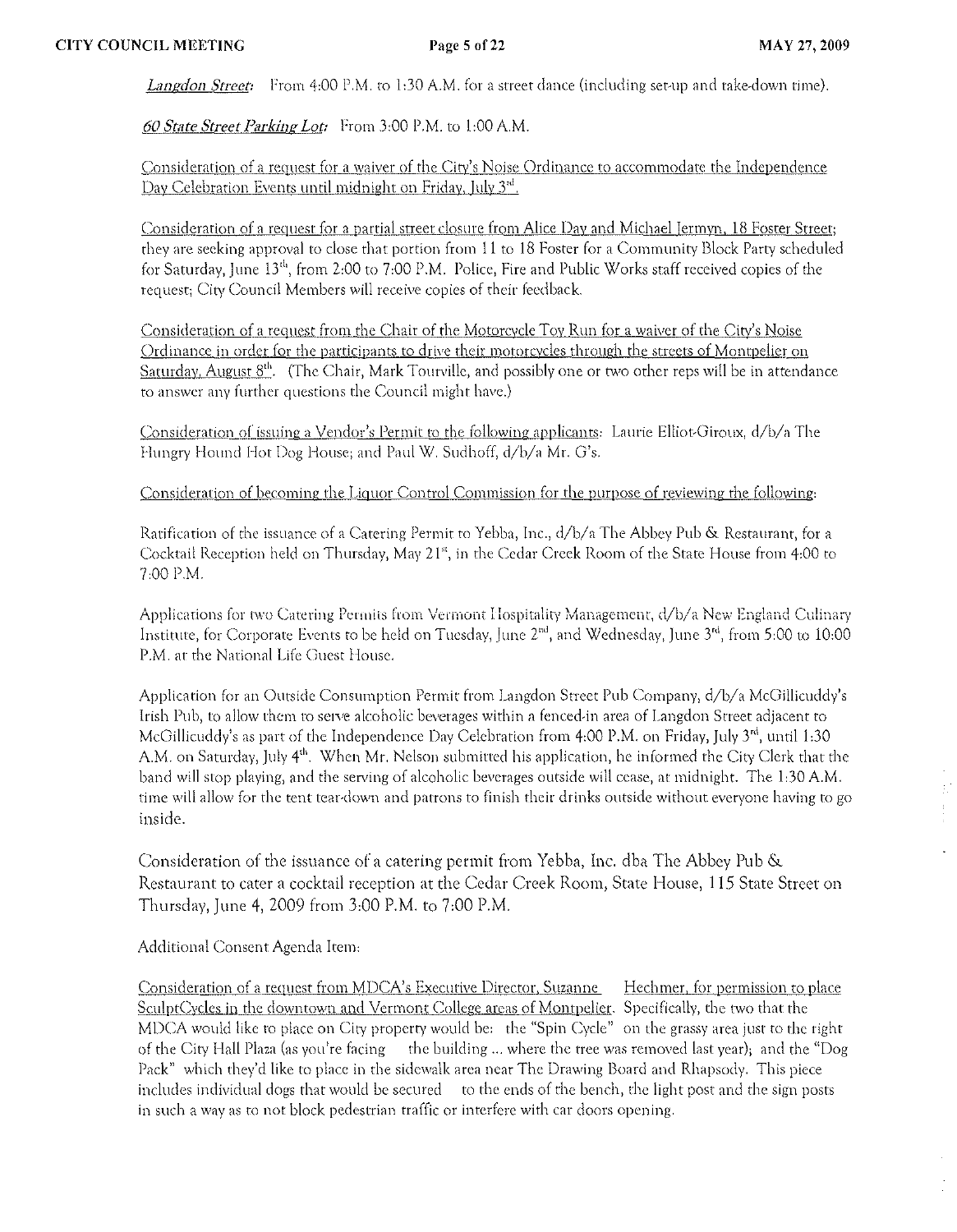# Approval of payroll and bills:

General Fund Warrant dated May 20,2009, in rhe amount of\$I,838,754.03 and Community Developmenr Agency Funds in the amount of \$300.00, \$7,000.00, and \$4,063.00.

Payroll Warrant dated May 28, 2009, in the amount of \$132,967 .59.

Motion was made by Council Member Hooper, seconded by Council Member Sherman to approve the consent agenda with the two additional items,

Council Mernber Weiss requested that the item on the Mazer Grant be removed from the consent· agenda and be considered separately,

Mayor Hooper called for a vote on the consent agenda, after removal of the Mazer Grant awards. The vote was 6-0, motion carried unanimously.

Council Members Hooper and Sherman moved approval of the Consent Agenda, plus the two items on their

09-127A. Approval of distributing Mazer Grant funds to five different applicants for various projects as outlined in a memo from Planning & Community Development staff.

> Council Member *\Xlciss* said a long time ago this Council asked the Tree Commission to do somerhing in terms of a dedication for Nonnan Hudson and they are one of the groups to be included in the Mazer funding. His request is that since they probably haven't done anything we remind them they can't have their money until they have a plan.

Motion was made by Council Member Hooper, seconded by Council Member Sherman to approve the distribution of the Mazer Grant funds. The vote was 6-0, motion carried unanimously.

009-128. Brief presentation/update from Diane Scolaro on the City's 10<sup>th</sup> Annual Independence Day Celebration.

> Diane Scolaro was not present so an update was not presented on the City's 10<sup>th</sup> Annual Independence Day Celebration.

009·129. Continuation of a public hearing to consider proposed amendments to the City's Code of Ordinances, Chapter 10, MOTOR VEHICLES AND TRAFFIC, Article VII, PARKING AND PARKING METER ZONES, Sec. 10-717. LIMITED PARKING, as it relates to increasing the allowed time for parking on Barre Street.

VA

As a result of two public hearings, staff is now recommending the following amendment:

Sec. 10·717. LIMITED PARKING.

(a) Barre Street. Fifteen minute limited parking is provided on the-north-side of Barre-Street-from the northwest corner of #206 Barre Street (Federated Auto) southeasterly for a distance of fifty one feet from 6.00 A.M. to 6.00 P.M., and on the south side of Barre Street from a point marking the east side of the drive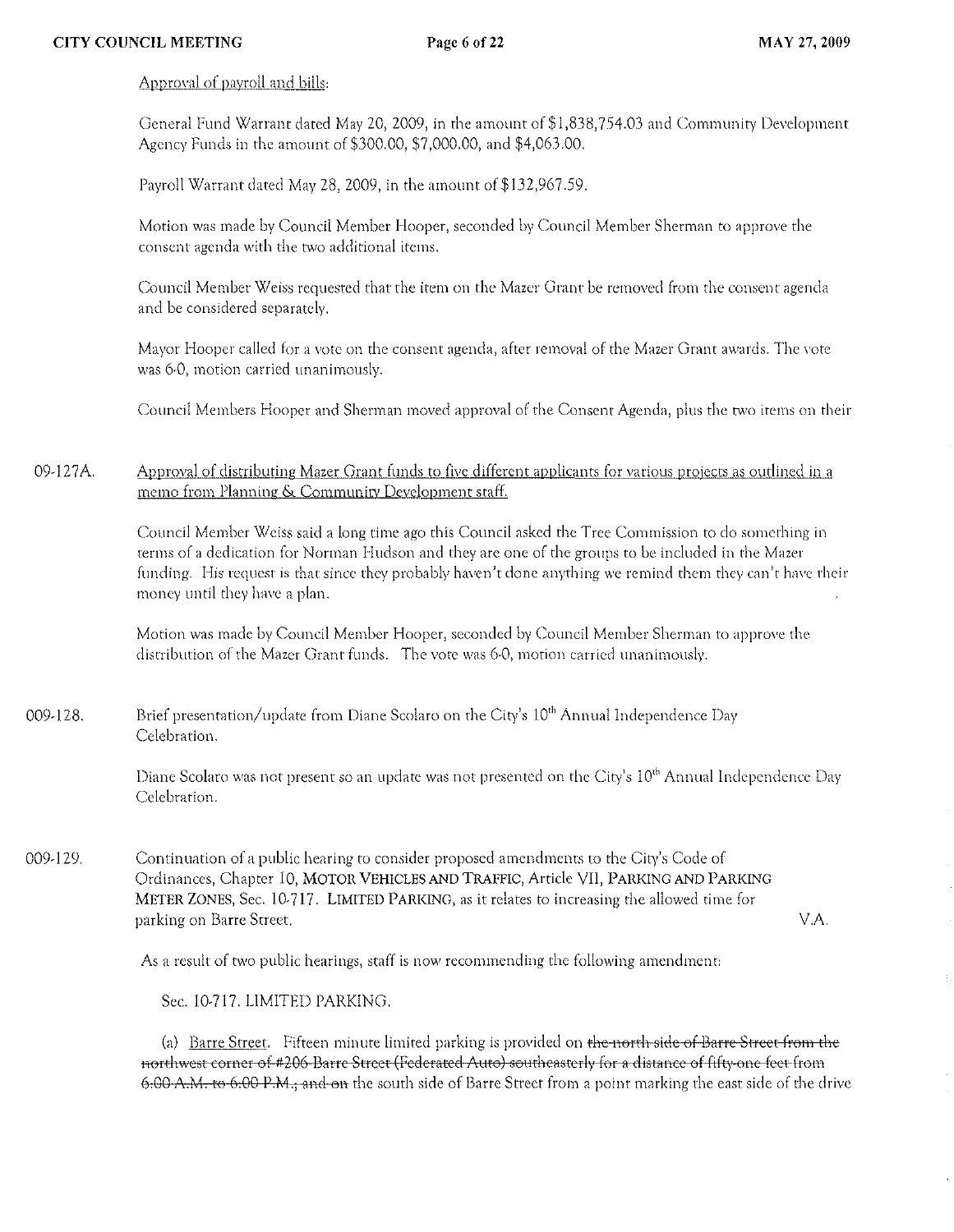situated between #203-205 Barre Street and #207-209 Barre Street northwesterly for a distance of seventy-five feet- $[$ forty two feet $]$ , from 6:00 A.M, to 9:00 P.M.,

Recommendation: Continue the public hearing regarding parking on Barre Street; approve the amendment, with or without further changes.

Mayor Hooper opened the public hearing at 7:30 P.M. Tom McArdle, Assistant Director of Public Works, was present to answer any questions.

City Manager Fraser said at the last meeting the Council asked the staff to go back and look at some of the options that were available. The conclusion of the Traffic: Committee was similar to what they had proposed at the last meeting. We don't have any safety concerns with regard to whatever the time limits were on the parking spaces and that the traffic circulation was going to be the same whether there were unlimited or all limited. There arc no specific safety issues. We do have a situation on Elm Street in front of what used to be Cano's Market now the Birch Grove Bakery where there are two 15-minute spaces that were included to support that kind of business. Given that the discussion was a reduction from 6 to 2, this might be a reasonable opportunity to see how this worked and relieve some of the traffic conflicts of parking and conflicts in the neighborhood while still providing short term parking for the Barre Street Market but longer term parking for both the restaurant and hair salon. They have also talked to the Justice Center about possibly getting folks together to talk about how they communicate with one another and making sure we can reduce some of the other conflicts in the area. It seemed like the least disruptive solution.

Mayor Hooper said the proposal is to have two 15-minute parking spaces.

City Manager Fraser said he also made one administrative note with point marking on the east side of the drive to the west side of the drive.

Council Member Sherman asked if that was the side of the driveway closest to the store.

City Manager Fraser said that was correct,

Mayor Hooper said that is the recommendation from the COllncit which is in line with something similar to what they heard the last time. This is an opportunity for people to comment on this.

Chri, Smarr, with Cheney Brock and Saudek was present tonight representing the Barre Streer Market. They wanted to thank the Traffic Committee and the city stafffor taking all the time they have and to give their full support for the recommendation, and also pledge if there is a mediation process with the Justice Center they would be thoughtful participants in the process to make this all work out for all the businesses and the neighborhood. He also thinks there may be a few other people here tonight who would also want to support the rccommcndarion and sing the praises perhaps of the Barre Street Market, He thinks while they are all prepared to address their reasons for supporting the recommendation they might be willing to save the Council's time and stand down reserving time if there are any oppositions or questions the Council may have,

Crystal Maderia, owner of Kismet, said she isn't against the limited parking in front of Barre Street Market, but they are sincerely asking that the signs be clearer than they are now. The signs shouldn't be on the same side of the sidewalk and not being clear where the 15-minute parking starts and ends.

Mayor Hooper said she doesn't see anyone else wanting to address the Council on the public hearing being conducted on the proposed parking on Barre Street.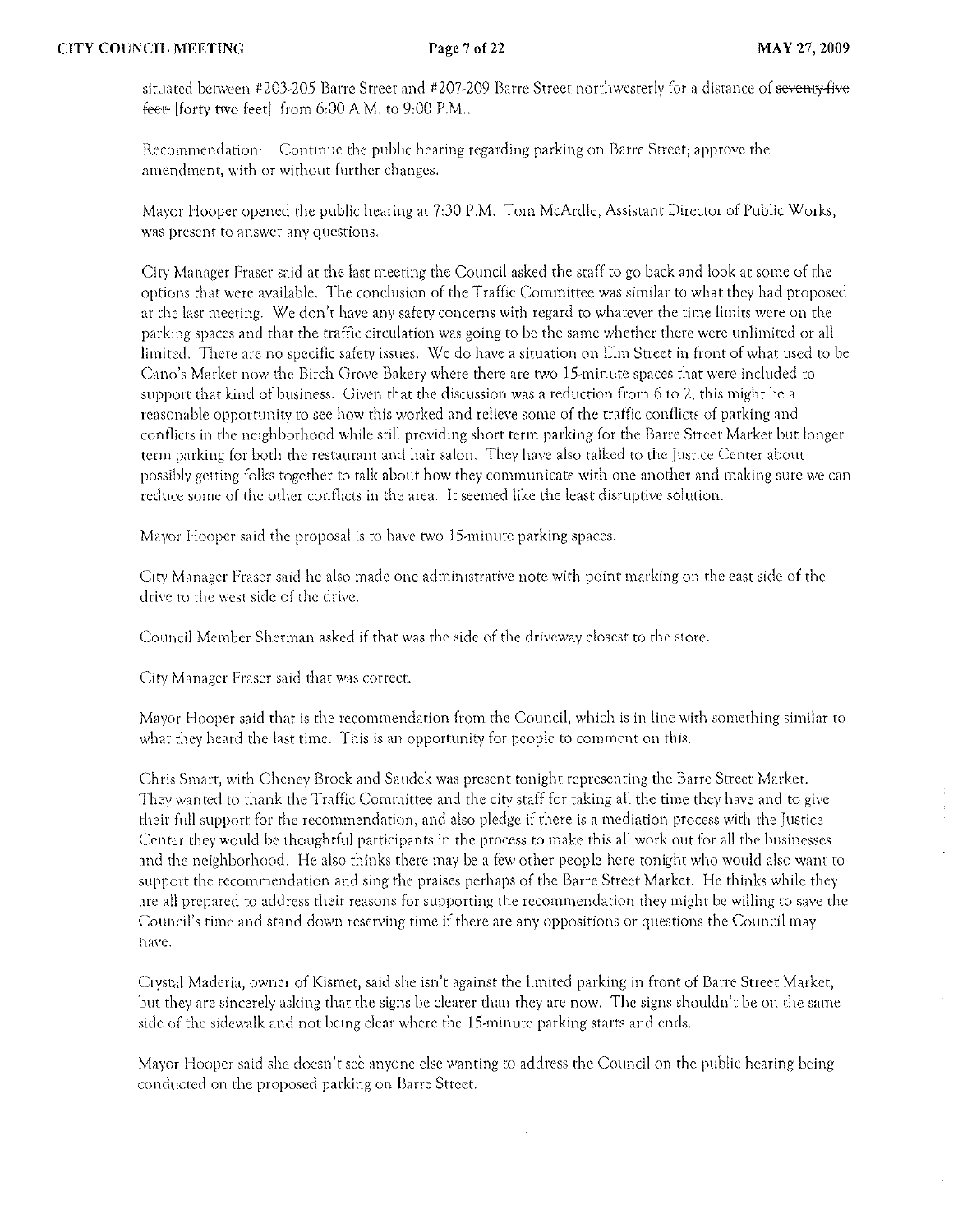Council Member Golonka said the Council asked City Manager Fraser to look into the 160 police calls to this location. He doesn't like having laws on the books that we can't enforce. Are we planning on sending our police here another 170 times) or arc we looking for a solution? He thinks it is untenable for that to continue. He is just concerned that the city isn't really addressing that issue:.

City Manager Fraset said they think this solution will help that. Having less of them seems like there is less opportunity for that to happen.

Sylvia Maratova, a resident of Montpelier, said she came tonight to not only support the Barre Street Market but both businesses. We need to come togethet and shate the parking area. She would like to propose that they meet together as a community group through mediation. She thinks a good mediator could really do this group a world of good because they have more in common than they really know.

John Geake said he thinks the last person who spoke put it quite well. He thinks something can be worked out through mediation. As a long time customer of the Barre Street Market Norman docs really rely on people needing parking spaces. People drive down Barre Street, they stop, go in and come out; that's the nature of customers going in and out of the store. He has seen how he has had problems with people parking there to go into the restaurant, and the police have been called a number of times. The reason Norman has to do this is because he needs to keep those parking spaces open. If he doesn)t keep the spaces open, then he doesn't' have customers coming into the store and he doesn't have any revenue. Hopefully, something can be worked out through mediation.

Janet Miller, a resident of Montpelier, said she doesn't understand why people go to 191 Barre Street, park in front of the store and go to the apartment building to visit people. Why don't they just go down back of the building and park in the parking lot?

Mayor Hooper closed the public hearing at 7:43 P.M.

Motion was made by Council Member Sheridan, seconded by Council Member Hooper to approve the amendment to the parking ordinance for Barre Street. The vote was 6-0, motion carried unanimously.

09,130. Consideration of a request asking the City to reconsider its decision about allowing non-Farmers Market vehicles into the 60 State Street Lot on Saturday mornings. V.A.

> (City Councilor Jim Sheridan has spoken with Mr. Joe Keene and requested that this item be on this evening's agenda).

Recommendation: Discussion; direction to staff.

Council Member Weiss advised Council Members that under parliamentary procedure it is not possible to reconsider this. What has to happen in place of reconsidering is a motion to rescind the earlier motion which would then clear the table and then a new motion can be made. It has to be done within 24 hours and no action can he taken on the motion that is to be rescinded.

Discussion followed and motion was made by Council Member Sheridan, seconded by Council Member Weiss to rescind the previous decision so the Council can discuss the issue and make a new motion.

Mayor Hooper said what they agreed to was that vehicles which are not associated with the Farmers Market would not be allowed to make drop offs. This would prohibit non-market associated vehicles from entering 60 State Street.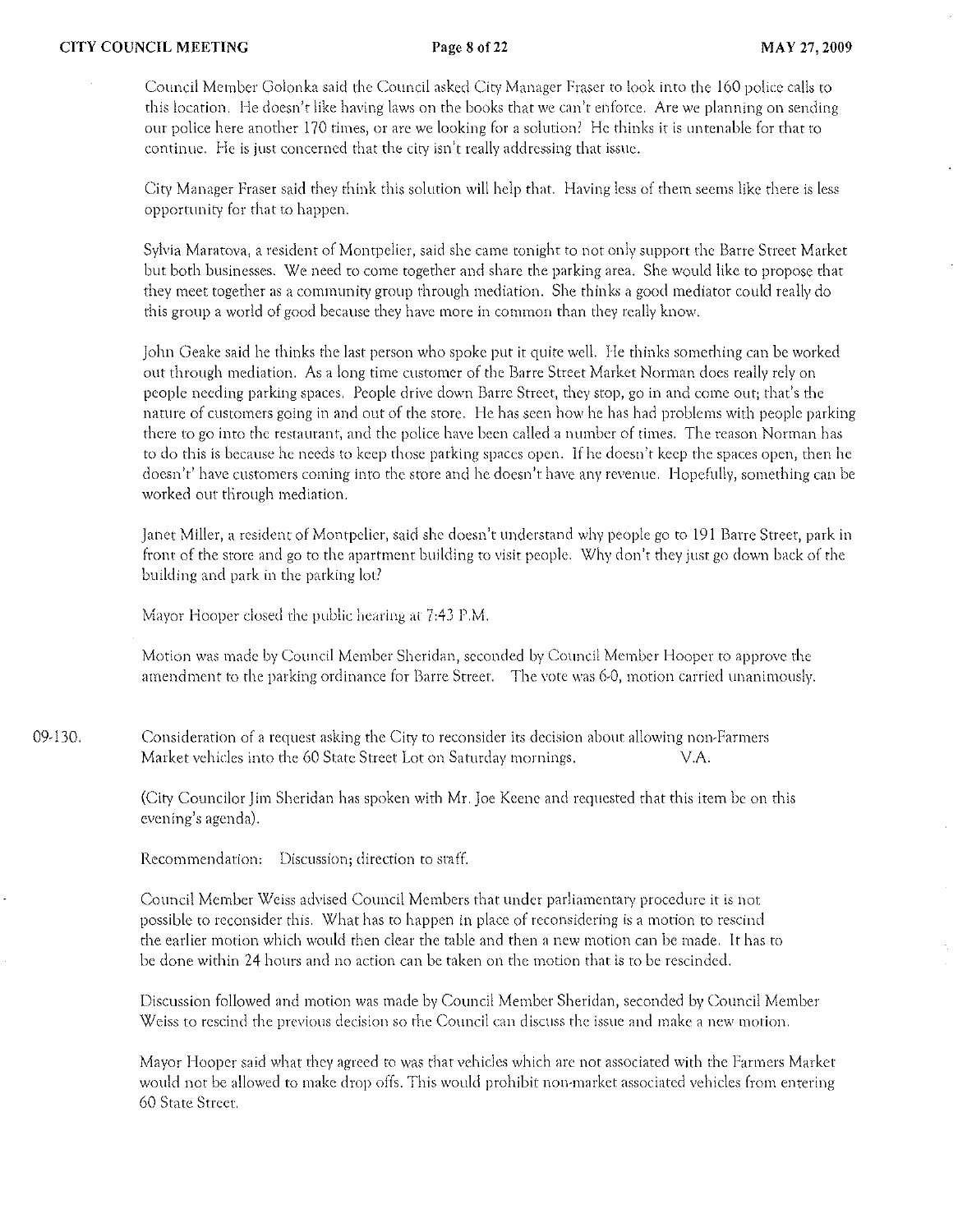Council Mcrnbcr Hooper asked if they were rescinding the entire motion concerning the Fanners Marker.

Council Member Sherman said the question was who would control the area along Julio's wall and the rnotion was to allow a designated area along Julic/s wall for non-market participants and non profits with the contingency that since the market was expanding and had scheduled deliveries and drop offs and needed to have that entry way for their vehicles the nonprofirs and independents who would be on Julio's wall would not have their vehicles driving in for safety purposes. If the Council rescinds, they rescind the whole motion concerning the usc of it.

Council Member Weiss said it is very distinct that the motion applies only to the nonprofit vehicles not being permitted to enter that area. It had nothing to do with the rest of it in the minutes.

Council Member Golonka said they are only talking about cars coming in and Ollt. Do we have to reauthorize them?

Council Member Weiss replied no.

Mayor Hooper said that Council Member *\Xleiss* reported in reading the rninutes that it was specifically associated with vehicles, and that is what they have agreed to vote on.

Council Member Golonka said he would prefer retrieving the minutes to see what the motion was.

Mayor Hooper said the motion that was approved on April  $29^{\text{th}}$  was that Julio's wall be open on a first come first serve basis to whoever shows up but with the stipulation that they cannot drive in that area. Traffic will be barricaded and no entry except for authorized members of the Farmers Market could drive in. Walk-ins and small operations can be along the wall. Council Member Weiss seconded the motion. That is what the Council is discussing rescinding.

Mayor Hooper called for a vote on the motion to rescind. The vote was 5-1, with Council Member Sherman voting against the motion.

Council Member Sheridan said the only change he would make is that the people along Julio's wall be allowed to drive in and unload at the times they are out of the way of the Farmers Market. He asked members of the Farmers Market what times they have to be in and out during the morning.

Boots Wardinski, representing the Farmers Market replied the first vendors get there at 6:30 A.M. and they ask their vendors to be out by 8JO AM. In that area with parking on both sides it would be very tight and very narrow if there were people loading and unloading on both sides where the new market area is.

Council Member Sheridan said vendors for the Fanners Market are out by 8:30 AM.

Mr. Wardinski said they don't want any traffic in there after 8:30 A.M. because of the pedestrian traffic. He has people at his vending site *well* before 9:00 AM.

Council Member Sheridan asked how many vehicles they are talking about up against the walL

Mr. \X1ardinski went on ro say if there is somebody at rhe very beginning of the Farmers Market unloading and somebody at the very beginning of Julio's wall unloading it is going to be difficult (or people to drive in and out from the Farmers Market. He believes it is a mistake.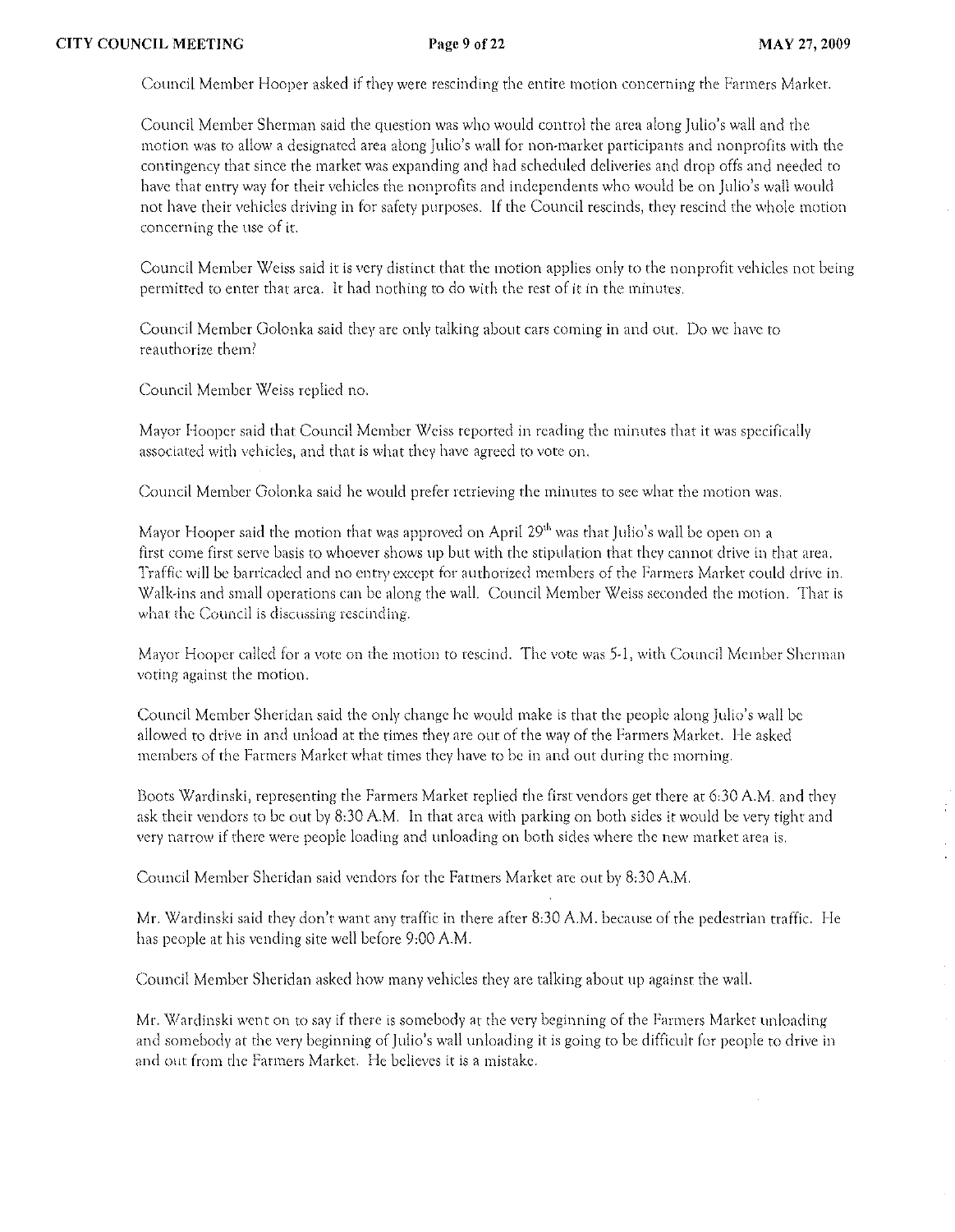Council Member Sheridan said he guesses he should be told why they shouldn't have the same rights that vendors of the Farmers Market have.

Mr. Wardinski said it is a safety issue.

Council Member Sheridan said maybe they should be consistent and not allow anyone to drive in. Why should one group be given the right to drive in where on the city side they are all getting a free ride?

Mr. Wardinski said their vendors are paying and they have liability insurance.

Council Member Sheridan said they are paying to the Farmers Market and not to the city.

Mr. Wardinski said there is a liability issue and they are insured for 60 State Street, so that means they are covering those people along Julio's wall over whom they have no control as to how they set up, what they sell, or what they do.

Council Member Sheridan asked why they arc covering them.

Mr. Wardinski said their insurance policy covers 60 State Street and the city hasn't provided them with any paperwork showing they are not responsible so they can show their insurance agency they aren't covering a certain area.

Mayor Hooper said what they are hearing are they needed to get something from the city, Should anybody be allowed to drive in and out of there?

Mr. Wardinski said they couldn't have a market there if they couldn't drive in and unload. He couldn't park on Stare Sneer and haul in 200 plants, Alan LePage couldn't park on State Strcet Of in the parking lot and haul everything over unless he got here at 5:00 A.M.

Council Member Sheridan said he is just trying to ger people equal rights so they can drive in and unload their stuff, too; that's all. He is willing to discuss with the Farmers Market what might be the best time when other cars can fit in that area.

Mayor Hooper said one of the other issues that were raised with the use of that area had to do with safety and congestion at the mouth of the market, She believes that was the principle reason they were talking abollt restricting the use in and out of there. She asked that some professionals look at that.

Police Chief Facos said his observation this last Saturday morning from 7.35 to 8.35 A.M. while he was watching in plain clothes from a safety standpoint everything seemed to flow okay, However, he has a couple of concerns, He saw some vehicles that backed out onto State Street, The only other issue they need to look at, though nor specific to 60 Srare Street but one other vendor, was on the sidewalk and blocking the crosswalk by Chrisr Church for over 20 minutes.

Mayor Hooper said at 1:00 P.M, it strikes her that it is potentially even more congested at that hour because that is when everybody is breaking down. There are more pedestrians about.

Police Chief Facos said he would be really concerned if he saw in general vehicles backing out on to State Street during a high traffic period.

Council Member Sheridan said he was only discussing before 9,00 A.M. If we want to discuss after 1,00 P.M. that is another issue. His concern is only at the beginning of the market time.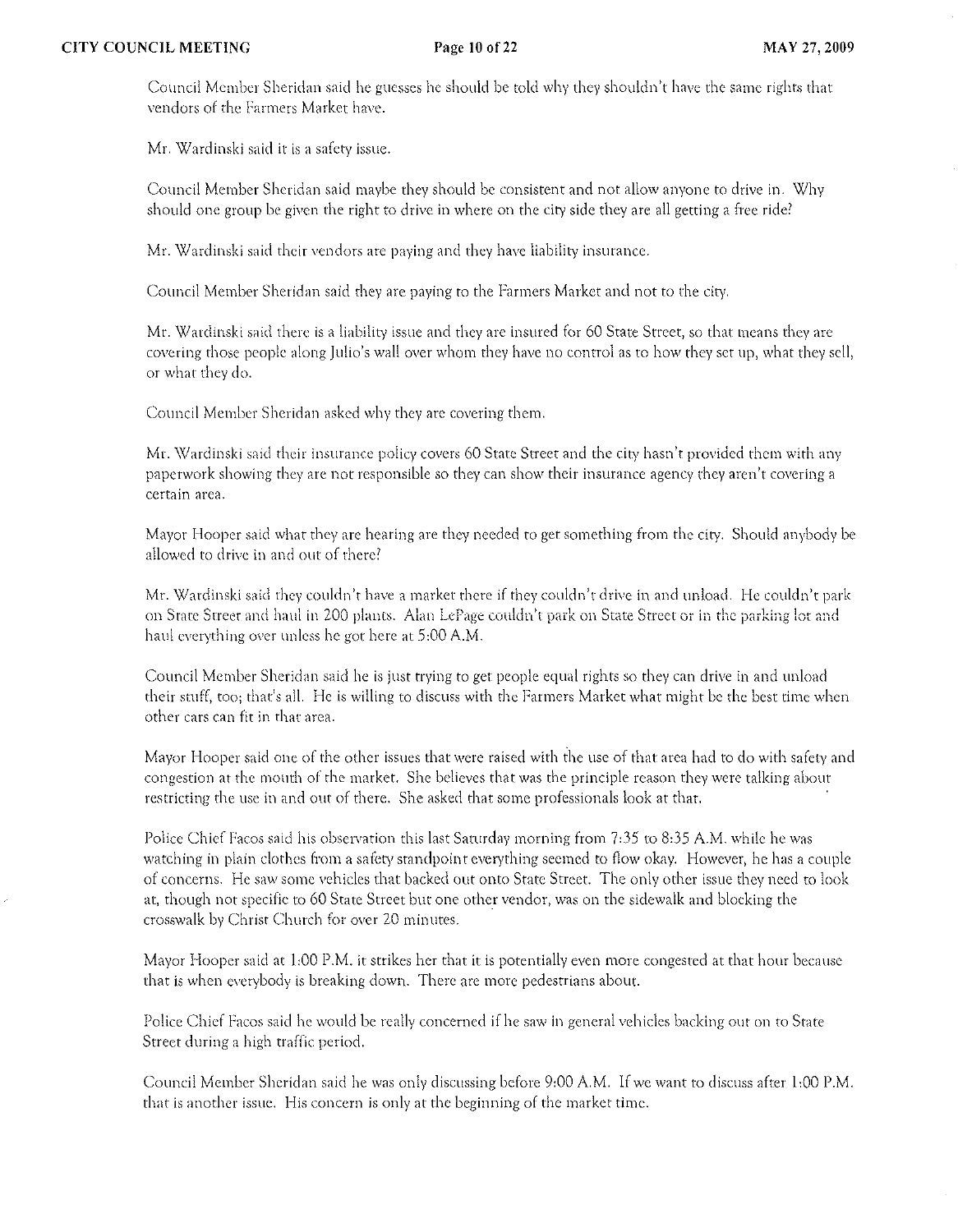Council Member Jarvis said (or her the reason why she wanted to limit the non-market vehicles \vas if seemed like a compromise in terms of her concerns about the fact that the Farmers Marker has staff that are there to control the way things arc set up and broken down. She was concerned about allmving part of the area to be unmanaged and she felt by not allowing those people to bring in their vchicles that at least the city was removing that one piece which is traffic safety and congestion.

Phyllis Chase, a local artist, said she applied to the Farmers Market and was accepted on a part-time basis for 13 Saturdays of the 30 Saturday season. The City of Montpelier owes the Farmers Market so much respect and so much appreciation for the business they bring into town every Saturday and how beautifully they manage that operation. They work very hard and present a lovely presentation. The only reason anyone would want to be against the wall of Julio's on Saturday morning is because of the Farmers Market. On her 13 Saturdays she arrives at 7,00 A.M., and it is a lot of work to be a fanner and a lot of work to be an artist. She drives in and rapidly unloads her vehicle. She is across the wall from Julio's. There is a line of cars all trying to do the same thing and there are many more cars trying to get to the back to set up. If there were cars on both sides there is no way the larger trucks trucking in their vegetables could get down to the back. She thinks the Farmers Market should have control of the entire area. If the City of Montpelier wants to make a space available for non,market people she suggests they do it on another day or in another location. The Farmers Market brings so much business to Montpelier. Even beyond safety issues as professional people trying to make a living the blockage of cars just becomes impossible, especially in bad weather.

Joseph Keane, a resident of Montpelier, said the area along Julio's wall has functioned well for years. He understands the concerns but in reality it has functioned smoothly and well for years without a problem. The best thing he has seen happen at the Farmers Market was to not have cars parked along the new area trying to pull in and out while the market is going on. That was like organized mayhem. As far as cars coming in and out to unload, typically not everyone arrives at the same time; it is staggered. When the market closes everybody is getting ready to leave at the same time. It takes quite awhile to unpack a lot of the booths. As far as equal treatment and fairness is concerned a number of the vendors along Julio's wall are not young people. Some of the folks from the Unitarian Church that bring the qUilts ate in their late 70's and very fragile, and to expect them to haul their booth and equipment from State Street is an issue of fairness. There are other vendors there that arc handicapped, and to ask them haul in from State Street or frorn wherever they can park and haul booths and products in is a fairness issue. In the 25 to 26 times he has participated in the market he has never seen a case of that being an issue. It dovetails with restricting access to handicapped people and really flies in the face of the Americans with Disabilities Act. In general fairness it should be opened to all. It has functioned smoothly for years. He thinks he understands why the Capitol City Farmers Market was granted the permission as a peace offering, but he would respectfully suggest or request that the Council reconsider to either not let anyone drive in or let everyone drive in.

Darla Morrissette, who sells headbands at the Market on Saturdays, said she has been there since 2006 and there has never been a problem. She doesn't understand what is going on this year. It is like the Farmers Market against the people on Julio's wall. She has never done anything to make them so angry and wanting to keep us away. She did drive in there one day - not the first Saturday but the following Saturday - to unload because Joe had talked to the Chief of Police and he said go ahead. She didn't load up aftcr the market. She was parked tight to rhe wall and there only 5 minutes, unloaded and gor out. She has a lot of stuff she lugs in. It does not seem fair that one group who pays nothing to the city can drive in and the other group cannot. It seems like a lot of bitterness and hatred going on. She has never had anything against anyone. All of a sudden everyone is just so angry. You would think she was making a fortune. She does this because she enjoys it. Yes, she makes a little money, but so what? It's like singling out the Headband Lady, the Coffee Man, and the Apron Lady.

Jesse Schmidt said she has been rnanaging the Farmers Market (or the past seven years. Darla just pointed out one of the things that (or the Market have been kind of confusing this year. She knows what the rules arc but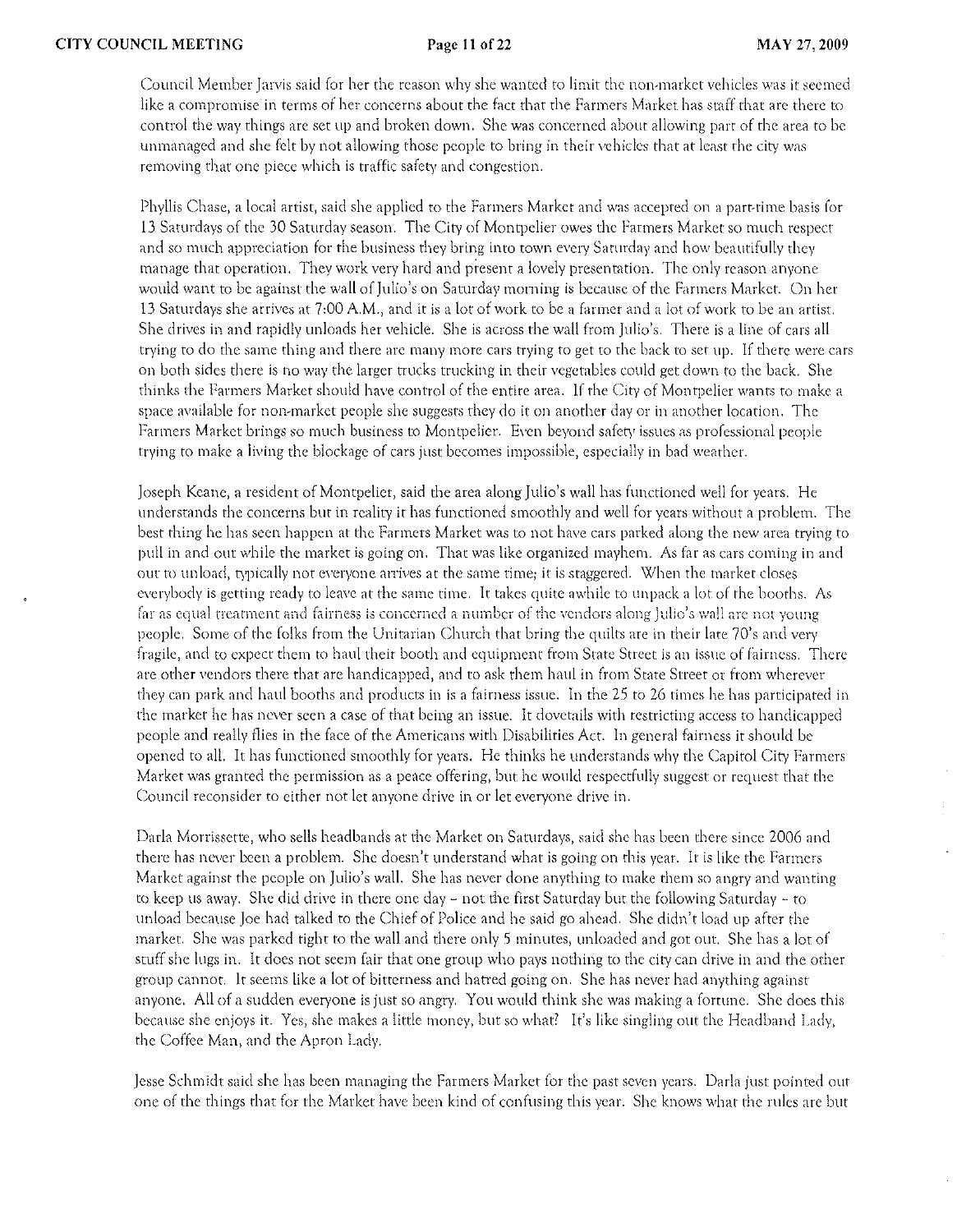a lot of people who are setting up there don't, and there is no one there managing the area and telling people what the rules are. They felt it wasn't their place to be involved in that area at all. There have always been vendors and nonprofits along Julio's wall and from the Market's perspective there have always been isslles. A lot of people would park in those prime parking spaces, which they considered prime spaces for elderly people who came to the Market. She would ask them politely to leave the spaces open for the Market's customers and they would say no. There have always been complications. The Market sees this as having additional vehicular traffic in the area during setup and break down would be very complicated. Bottle necks at the Market for vendors arc an issue every single Saturday. Every single Market day there are issues with vendors getting blocked in and not being able to get in and out easily, especially at the end of Market when everybody is trying to get their vehicle in at the same time to load up. lr is frustrating at the end of the day when everyone is tired and ready to go home. From the Market's perspective having additional vehicles in the area would really cornplicate things. There would have to be somebody there managing those vehicles in the other area, or at least telling people what the rules are in a clear and concise way. The Farmers Market has always welcomed nonprofits at the Market. There are still spaces available for nonprofits to set up within the market area. They really want to support the community.

Kevin Thompson, one of the vendors at the Farmers Market, said when this was discussed at the meetings last fall in taking over the space one of the things that they were very clear about and one of their intentions was the space along Julio's wall and the space being used by nonprofits was so they could expand the space they have for nonprofits, different fundraisers and community groups. That has always been the Farmers Market's intention. As far as the driving in and out is concerned one thing that hasn't been pointed out is when you go in to set up you need two lanes of traffic open. You need to be able to get in and then get back out because there is no other way out of the parking lot. There have been issues already with the Julio's wall people driving in. Last week there was a vendor who drove in to unload and was parked so he was partially blocking one of the lanes of traffic. As the summer gets busier and the Market has more vendors it will become more of an issue, and if we are encouraging more people to drive in there will be more traffic and safety issues. The whole idea behind this was safety. Personally, he feels the Farmers Market should have control of fhe whole area and let us expand what they are doing with nonprofits and fundraisers. At that point if they are controlling it and there are nonprofits coming in, then they can come in and park to unload.

Nancy Wasserman said she believes everybody else who sells outside of the Market that is not along Julio's wall needs a vendor's license. It sounds like there are a whole bunch of people on Saturday mornings who arc not required to get a vendor's license nor arc they required to be a part of the Fanners Market. From the average customer's view point there is no difference. It's all part of the Farmers Market and *ies* all part: of the ambience. The city and Capitol City Fanners Market is taking on a lot of risk by not having any oversight of at least some segment of the Market, even though we all would like to benefit the nonprofits and community fund raisers. Perhaps a vendor's license would be in order as part of the strategy or having the Farmers Market's management overseeing them.

Claire Fitts, a vendor at the Farmers Market as well as a Board Member, said she wanted to mention that we have some nonprofirs mentioned to them they are having to start arriving there at 7:00 A.M.) or even earlier, to even get a spot on Julio's wall. Fortunately, this has created a lot more interest in the wall and a lot more commotion around it and it is getting very crowded up there. As the season continues there will be issues where nonprofits won't be able to set up. That is an active concern of the Farmers Market. There is space in the market, but they wanted to have that space to increase the amount of room for the nonprofits as opposed to decreasing it. If there is some rule regarding driving in and out for the people on the wall and the city is not enforcing it, if the Farmers Market does start enforcing it they could be assuming liability. They send out announcements to their vendors all of the time and keep people from backing out on to State Street. They can help control that flow. All of the Farmers Market vendors have to park back behind the Chittenden Bank and they have had very good luck enforcing that with their vendors.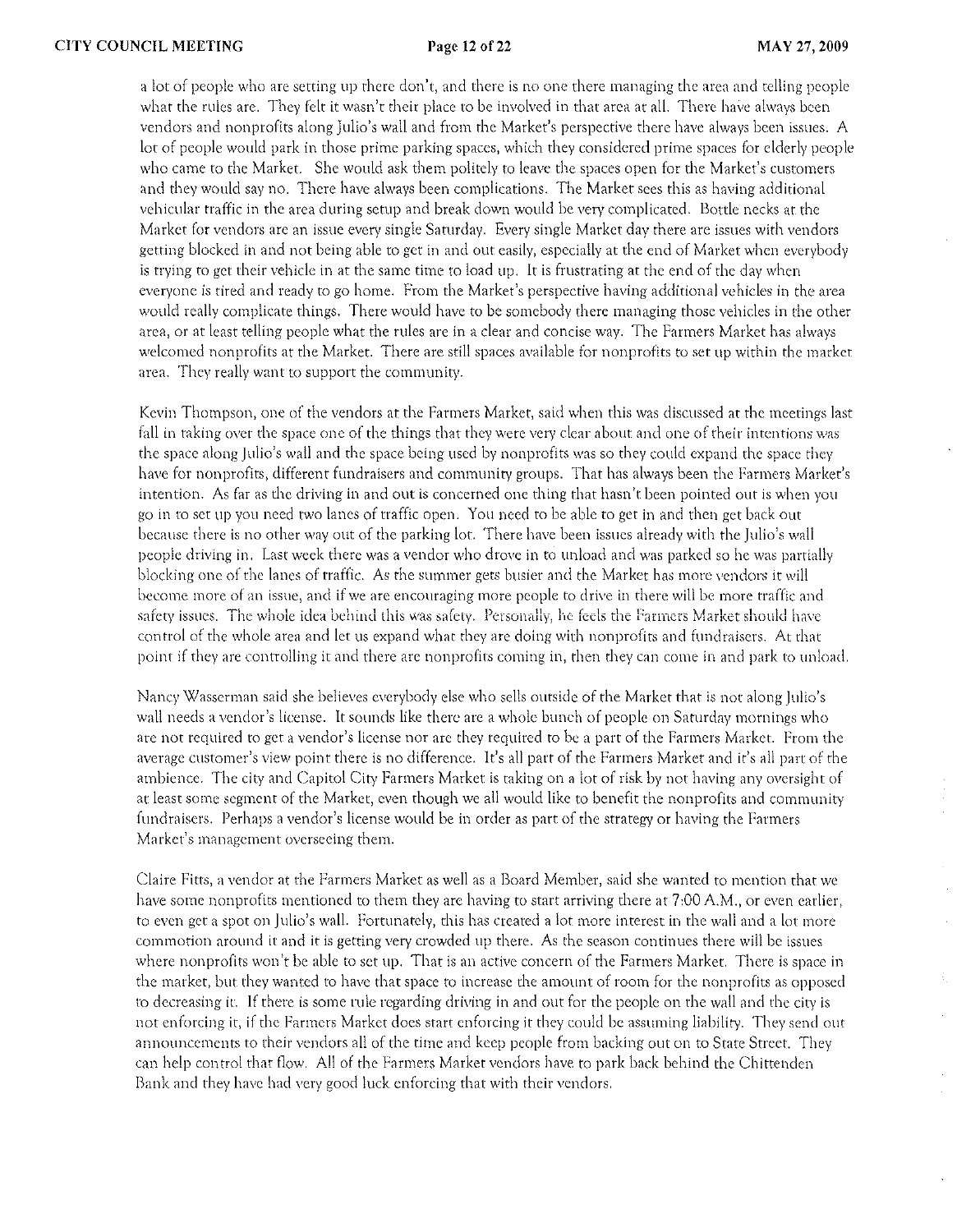Joe Keane said regarding the insurance and liability issue, he is a nonprofit and raising money for the soup kirchens in Montpelier. As far as liability on the Fanners Market if they arc not part of the Capitol City Farmers Market group and have no fiduciary interest whatsoever in their organization or participation they are excluded from coverage from their policy. That is a general rule of thumb in the insurance industry. Secondly, all of the monsters of what may or not happen hasn't happened for years. It's like fear and doubt when it has functioned so well and any momentary blockage for a minute or two is rectified. When the market is functioning everyone gets along well and cooperates. If somebody is in the way, they offer to move and move quickly. As (ar as lack of space for nonprofits, being a nonprofit himself there was at least 35 (eet available along Julio's wall since the market opened and there was no one there. There is plenty of room for nonprofits, Montpelier citizens and service organizations. The neat thing about Julio's wall is that if someone comes along and there isn't enough room they scrunch down and make room for them, and it happened many times last year. That is one of the neat community things about Montpelier.

Boots \X/ardinski, representing the Capitol City Farmers Market, said it has run smoothly in the past, but the Farmers Market wasn't set up the way it is now in previous years. There weren't vendors lip there and unloading and loading on both sides. The Market requires all of their vendors to take certain safety precautions with regards to their tents and umbrellas because they do blow over in the wind. That could happen along Julio's wall where there is no enforcement. If one of those tents blew over and hurt somebody in the market, regardless of whether people were not associated with the market, they would sue the Farmers Market because it happened in the market and they arc concerned about that, There is usually a guy up by the Information Booth with a motorcycle selling raffle tickets, and he has been there every year that the Market has been there. That further restricts that end of the market. If you are going to continue to allow vendors along Julio's wall he would suggest there be at least 20 feet from the sidewalk down along Julio's where there are no vendors so that when people are coming in, especially at the end of the market when everyone is there, there is plenty of room to turn in, turn out and get out of the way. It is 23 feet from curb to the line into the market, but that is restricted by the guy with the motorcycle. If there is a car along Julio's wall loading their stuff at the end of the market, then it is down to 10 or 15 feet, and there have been bottlenecks there. Last week because there was no room along Julio's wall there were people setting up on State Street.

Mayor Hooper said last year a number of us were using the market and were concerned about the vehicular traffic, the in and out of cars in the upper portion of the parking area. She suggested to the rnarket that they consider moving up and work with the city to figure out how to use that space up above. The market in considering that said they \vould just manage all of 60 Stare Street for the city. That was the proposal they made to the Council. They will make determinations about who can be there. They welcome the community members and the nonprofits there and they will make determinations about' how that is managed, Her recollection of the City Council's discussion of that was they said no, thank you, but we think there should be some free use of a portion of it. This wasn't an attempt to solve a potential problem, and she thinks they will get there. It's really unfortunate that people are feeling frustrated and being pitted against each other, but this is just about figuring about how to change and tnake this work for everybody. The reason we were restricting the vehicular traffic was because of a concern about safety.

Council Member Jarvis said her inclination is to allow the Farmers Market to take over the whole 60 State Street parking lot and for the city to figure out an adjacent area for non-market vendors. She is thinking about possibly the Christ Church Pocket Park or the parking lot behind the Christ Church. We will have solved the issue of delineating where the market is and where it isn't in terms of liability, safety, etc. If it is either in the Christ Church Pocket Park or Christ Church parking lot rhere are separate tra(fic flows rhat can happen and you don't have issues of congestion and safety. She thinks one of those solutions might work. The city could acquire this either by lease or by arrangement. That area is basically adjacent to the Farmers Market.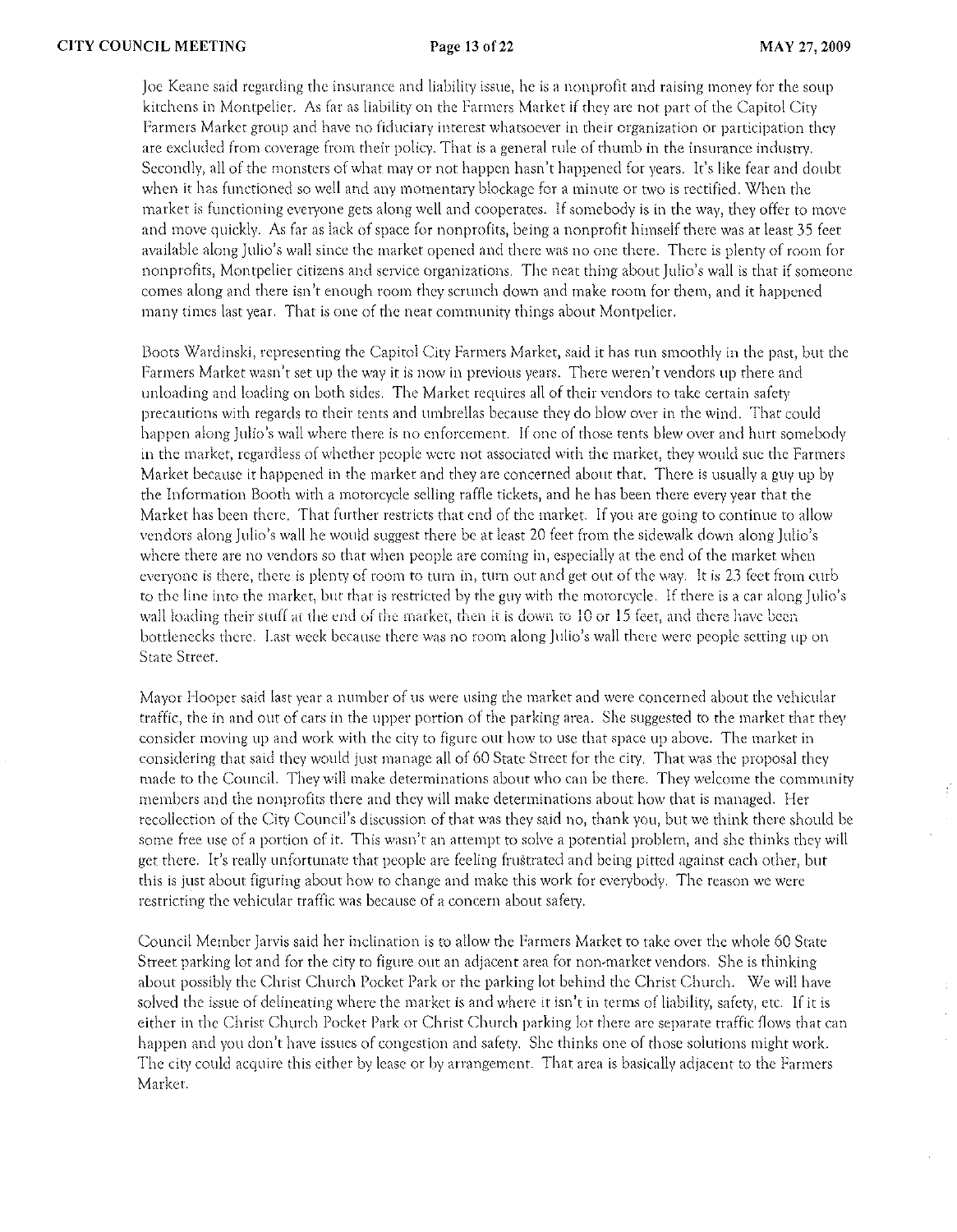Council Member Golonka said this seems to have become a bigger animal for monitoring by city staff. He would be interested to know what it would cost from the city's point of view to patrol that spot with a police officer during the set up time and in the afternoon time, and figuring out how to reirnhursc the city. He (cars it is getting to the point where we may get into a situation where there is an accident. It hasn't happened yet, but if it does happen we're all going to be extremely disappointed we didn't have somebody managing rhe traffic flow. He would like to hear from the city staff. He knows we don't want to take on the administration, but in terms of managing traffic flow there seems to be a direct function we could serve and a direct function we could figure out how much it costs us and get reimbursement.

City Manager Fraser said the city hasn't costed that out. Our goal was to avoid regular assignment of staff of any sort. The option is to try to get somebody to come in off a shift and we can never guarantee they won't be on another call. There is definitely a cost to that. Maybe the Sheriff's Department could do this. He doesn't know what other options afe available for directing traffic in that area. The position of the Council, and certainly his position, we are not interested in taking on additional management of that site.

Police Chief Facos said this is a commitment he can't guarantee, The Police Department is down on staff and even at full staff there are always things going on. Again, what happens if they have an emergency at one point? They have an obligation to provide coverage. There aren't part-time officers in Montpelier so he would certainly consider contracting out with the Sheriffs Department.

Mayor Hooper said Council Member Jarvis and Council Member Golonka have given two ideas for how that area could be managed. She believes the members have a concern about the safety of people going in and out of the market. Council Member Sheridan raised an issue of fairness and equity because that is the other piece on the table.

Council Member Sheridan said he went down to the market to buy some plants and he gets approached by Boots Wardinski who says there are people pulling in where they shouldn't be. They said they had talked to the police officer and they said they could, and it isn't fair. Here we are as a city offering everybody basically a free ride. All he sees is they provided a barn yard for kids to play and they can't get along. He is trying to approach it from a fairness and equitable consistent point of view. It seems sad that people have to be at each other when everybody is provided something free by the city to provide wares to the people. We know they are doing good for the city. He is just trying to find some common ground where they can make it work for everybody.

Mayor Hooper said his proposal is to not manage it.

Council Member Sheridan said maybe they need to drive in before 7:00 A.M. He doesn't understand why one group thinks that another group should have to walk their stuff in when they don\ want to walk their own stuff in. He understands safety and organization, but it's one group thinking that they should have certain rights and privileges.

Council Member JarVis said the Council is the one who made that rule.

Council Member Sheridan said they came to the Council and asked that they not have any more cars in there. That was a suggestion by the Farmers Market to the Council.

Council Member Sherman said she thinks \\!har is really valuable along Julio's wall is the access to fhe crowd and to say we'll put them over at Christ Church isn't right. Christ Church has plenty going on in its front yard and with the parking area no one will have any place to park and we will have those issues again if we block off part of the parking lot. Who wants to be in the back parking lot' It's much better to have the access up by Julio's wall. If we are going to address the safety and congestion issues of the whole arca, and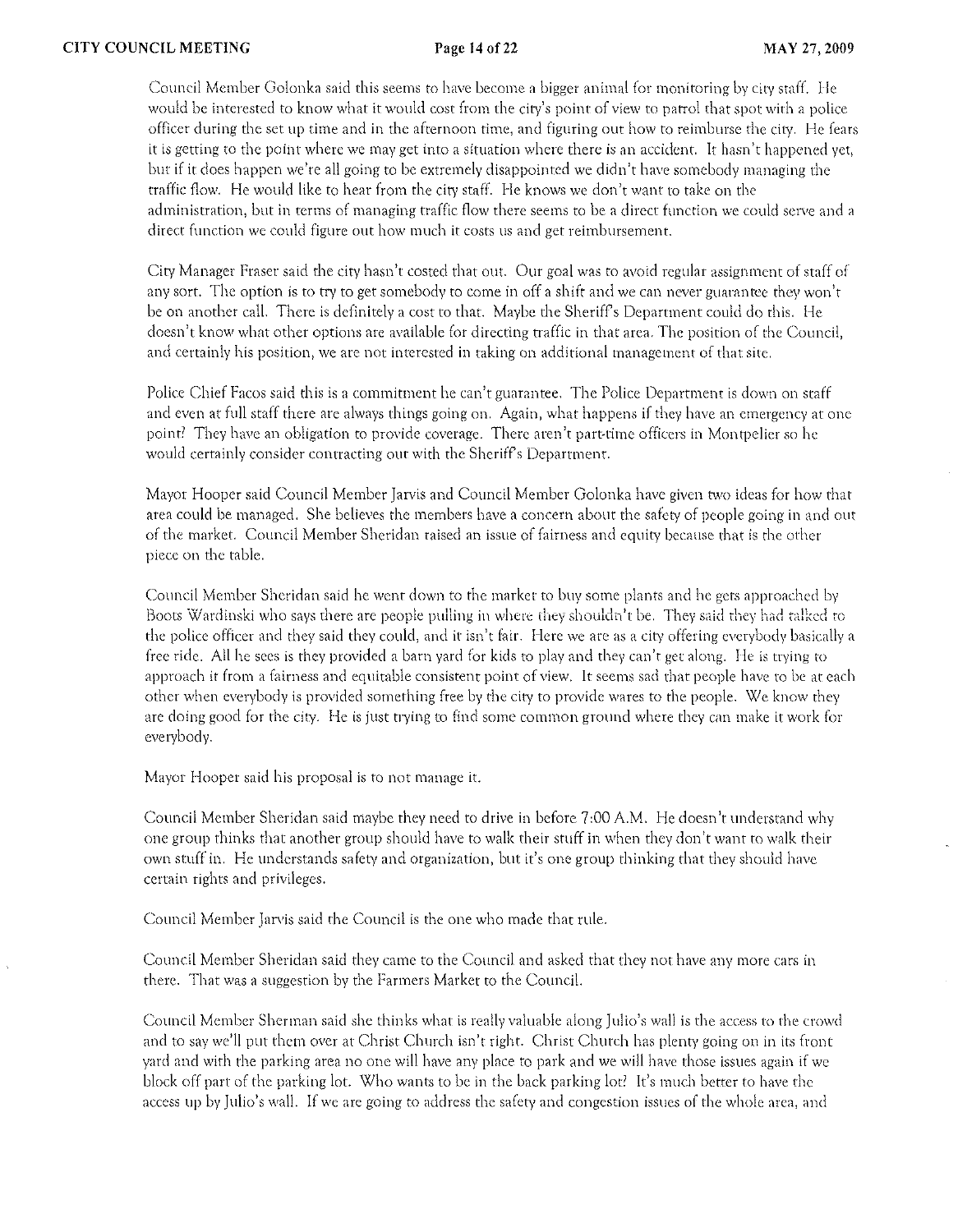there is a group that wants access to that area let them have access but limit the cars and if they can walk their stuff in without pulling their cars in, great they can do it for as many times as they want. Keep those two lanes open for the people in the market so they can get their stuff in and get in on schedule and on time and be managed by the Farmers Market. Those who don't want to be managed can just have square footage and no car access.

Council Member Weiss said the Council has discussed this in April and May, and now in June and have heard a lot of good testimony. Council Member Golonka has a shorter range plan. Council Member Jarvis has a long range plan. He doesn't think too much has changed this evening. Therefore, because we have revoked a motion he is going to rnove that they keep Julio's wall open on a first come first serve basis to whoevet shows up but with the stipulation they cannot drive in the area.

Council Member Golonka seconded the motion.

Council Member Hooper said he didn't know how to communicate this so it is enforced or recognized.

Mayor Hooper said the folks who know the rules are abiding by the rules but the rest who wander in and use the space are not. There is some inequity there.

Darla Morrissette said she would tell the people they couldn't drive in the area.

Boors Wardinski asked who was going to tell people not to drive in if Darla Morrissette isn't there.

Mayor Hooper said they don't have an answer.

City Manager Fraser said the city could go down and have a handout and tell the people what the rules arc.

Council Member Golonka said Nancy Wasserman brought up the idea of a vendor's permit for the season if anybody wants to set up on Julio's wall. Maybe we could enforce that on the spot on a random basis. He thinks that would address their concerns of not having staff there, but putting them on notice that these are requirements and they arc not supposed to drive into that area.

Mayor Hooper said perhaps that is something staff could give some thought to.

City Manager Fraser said the issue is that some people are there every week and some are not.

Mayor Hooper called for a vote on the motion. The votc was 4-2 with Council Member Sheridan and Jarvis voting against the motion.

09-131. Consideration of the Americans with Disabilities Act (ADA) and the current status of the City of Montpelier's compliance with the law. V.A.

> Receive a presentation from Tom McArdle (Public Works Department) who will discuss the results of a preliminary review of compliance and necessary actions to be taken and also an opportunity to hear from Kim Brittenham, Community Access Specialist, Vermont Center for Independent Living, who has assisted with the interpretation and understanding of the ADA.

Receive and discuss a report (memorandum) dated May 20<sup>th</sup> describing recommendations for immediate and future actions to achieve ADA compliance.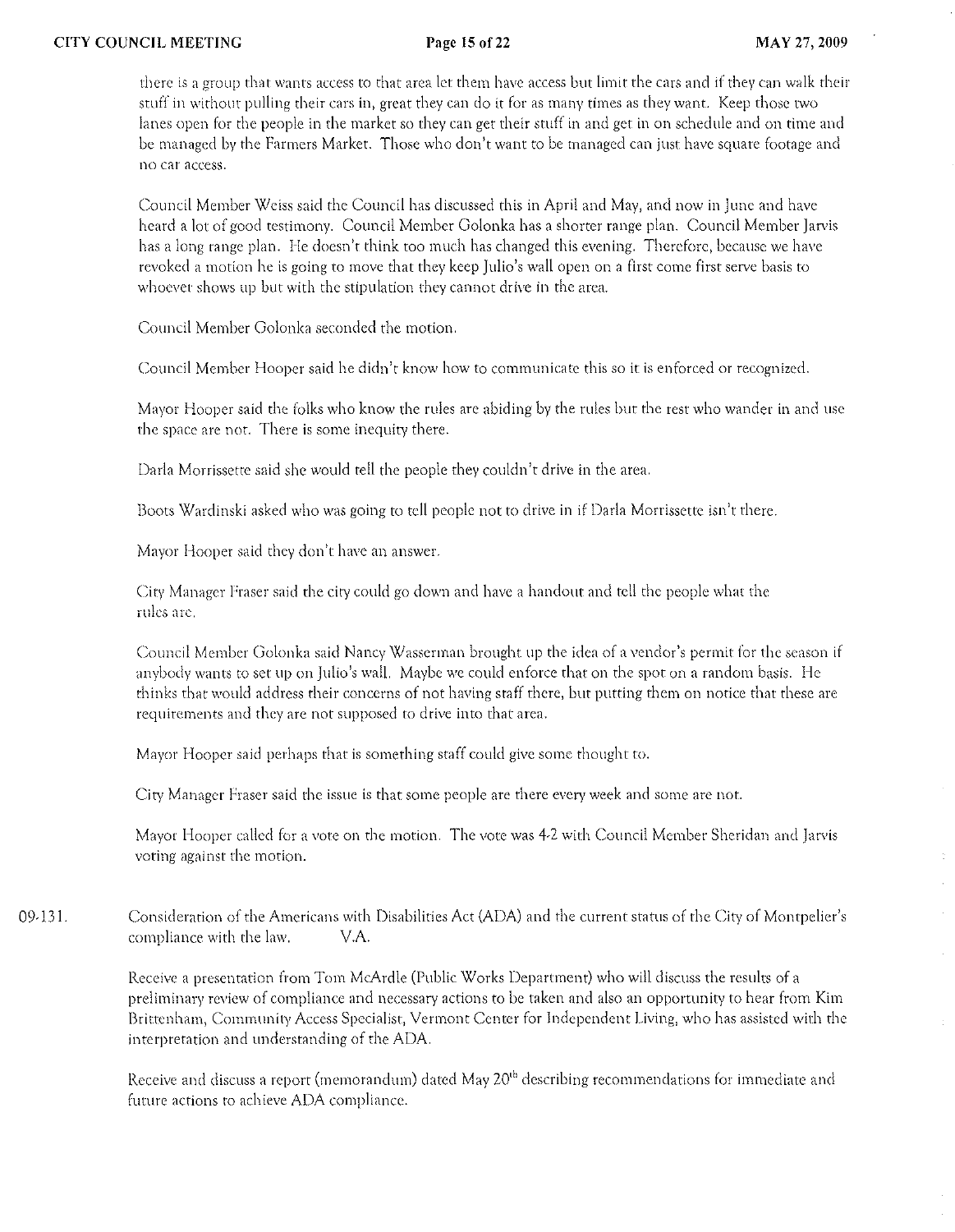Consider authorization of staff to implement suggested alterarions to improve and address accessible parking deficiencies within municipal parking facilities as provided for in

Sec. 10-718. SPECIAL DISABLED PERSON PARKING.

Recommendation: Receive and discuss report. Provide an opportunity (or public discussion and consider authorizing staff to move forward with immediate alterations identified. Consider staff recommendations concerning the development of a transition plan and direct staff to organize and develop a scope of work for a citizen committee to be developed at a date to be determined.

Tom McArdle, Assistant Director of Public Works, and Kim Brittenham from the Vermont Center for Independent Living appeared before the Council to give an introduction of thc status of the'City of Montpelier's compliance with the Americans with Disabilities Act (ADA).

Assistant Public Works Director McArdle said Montpelier is an accessible community, and that didn't happen by accident. There are a number of things the city is required to continue to do, and one of those things is we rnonitor that and evaluate ourselves. *\I/e* need to provide information to the public in a way that is accessible to those with disabilities, and that is something that hasn't been kept up to date.

Assistant Public Works Director McArdle provided an outline of the Civil Rights legislation from 1990. Title 2 has to do with public services and transportation in communities. The Council also was provided an ADA Guide for Small Towns. It is several years old but it is still a good outline of what communities are required to do. He has some sample plans from various communities around the country. Some are very lengthy documents from the bigger cities to more simplified versions. That requires the towns to produce a transition plan. It is developed through a self evaluation. It is an understanding of all of the various aspects of the law and identifying where we have shortcomings and evaluating that. His background and what he does for Montpelier is the Title 2 part, but there are other aspects we must include in the plan, i.e. employment, public accommodations in the private sector, telecommunications, voting systems. Then, there is Title 5 which is miscellaneous and covers everything else. What we need to do with the self evaluation is find things that are inconsistent with the law, identify them, and determine what needs to be done and when and how it will be accomplished. Towns were required to have this in place in 1993. Montpelier did develop a transition plan in the 1990's with a 1995 completion schedule. That is what he meant when he said we didn't get to where we are by accident. The most noticeable feature is the ramp at City Hall, elevators, crosswalk ramps around town. When we construct projects the city is checking its ramps, even with paving projects. A lot of that came about through some litigation that has occurred and what is referred to as the redevelopment of a facility. In the transition plan we identify what needs to be done and how we are going to get there, and that may include when we construct X Street we will include these facilities. When we construct a signalized intersection, more recent rules address the location, height and location of crosswalk buttons, and the size of the button. How do people with visual impairments find the button? There are locator tones.

Assistant Puhlic Works Director McArdle said there was a case several years ago about what defines a redevelopment. The courts have established that simply repaving a street is a significant redevelopment and will trigger some of that. Montpelier has done much of that:. In the 1990's there was a specific project targeted at crosswalk ramps around town. There were a couple of years in our Capitol Plan where we reconstructed ramps as a dedicated project, but everything since that time has been addressed through redevelopment. Where do we go from here and how do we get there? He and Kim Brittenham have discussed this and it is a very long process requiring a number of different disciplines, architecture and civil fields that they will have to draw on to obtain good information about what we have in place and what we need to do to correct it. Where are we inconsistent and how are we going to address that? They have talked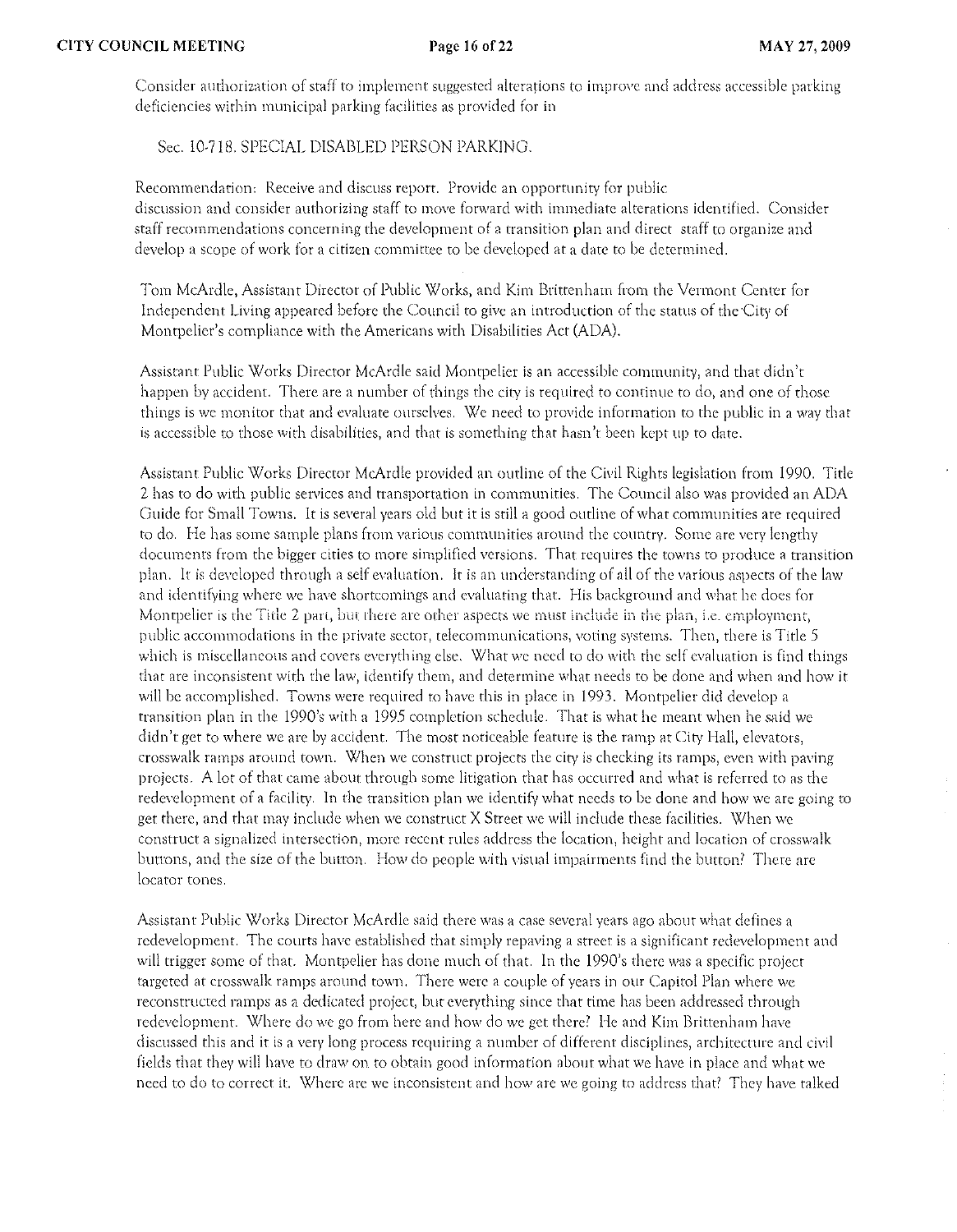about reinstating a committee, and we don't have an ADA Coordinator. We need to assign that position to somebody and then give them the resources, volunteers and consultant services to make things happen.

Ms. Brittenham said that isn't a full-time position. It can be a part of somebody's position, but a person would have that position. There needs to be a compliance officer and a grievance process,

Assistant Public Works Director McArdle said they are probably looking at consultant services as well. We can\ rely on a volunteer committee to do some of the things and to have that background to recognize the width of a door, the height of a handle and some of the features. Mike Jones was the ADA Coordinator for Montpelier. Many of our bathrooms were changed at the time, doorways were checked, the lavatories where the doors swing, sinks changed to the proper height, but nothing is documented. We really need to start (rom the beginning to make this all happen.

Mayor Hooper asked if he was talking just about inside City Hall Or citywide.

Ms. Brittenham replied citywide. It would include the school systems as well.

Assistant Public Works Direcror McArdle said it includes all municipal buildings.

Mayor Hooper said rhey aren't talking about the streets and sidewalks yet.

Assistant Public Works Directro McArdle said Title 2 is the public rights-of-way. It is the entire city.

City Manager Fraser said the reason they brought this forward is because this is something we have to do. We have been trying to abide by it in spirit as we have been making improvements, even just the last time we did work at City Hall. It hasn't been comprehensive. Kim has come aboard and her position is specifically designed to help the city become aware of things we need to address. One of the reasons he asked this to be put on the Council's agenda is that during his time the Council has never had a briefing or discussion about what the city's obligations as an organization are. Tom can do the traffic part of this and we are going to need additional services.

Assisrant Public Works Director McArdle said one of the things they would also like to do is to continlle the things as we move forward that we know we need to do. While we put that plan together and identify how it is going to move forward we need to find out if there are people who have some background to address those things that we k are deficient in. One of the major topic's that has been brought up is accessible parking in Montpelier. Over time things get missed and things get changed or advice and interpretation of some of the regulations is not correct. We took a tour with someone in a wheelchair recently and spent some time looking at all of the city's parking facilities. We have made some changes to some of our parking lots. He did an inventory last fall and asked Kim to review that, and we took a tour around to see what their recomtnendations were. The interpretation is rather rigid sometimes when you look at the ADA regulations and the access requirements, but in practical sense there are many things we could do to meet those standards and needs without fully complying with the standard. For example, at the North Branch Parking Lot the city resurfaced and reconstructed spaces provided. It was noted by the consultant at the time that we don't have an accessible route. None of the buildings have accessible entrances at the back of the store entrances. The accessible route doesn't exist. It is an alley. It is a 12 foot right-of-way to get into the parking lot. Is it appropriate to place the spaces in there? His interpretation of that was that the ADA regulations says if there isn't an accessible route to an accessible sidewalk or building that you provide those spaces at an alternate location. That really hasn't happened. What Kim has pointed out is if people can walk through this alley then somebody in a wheelchair can.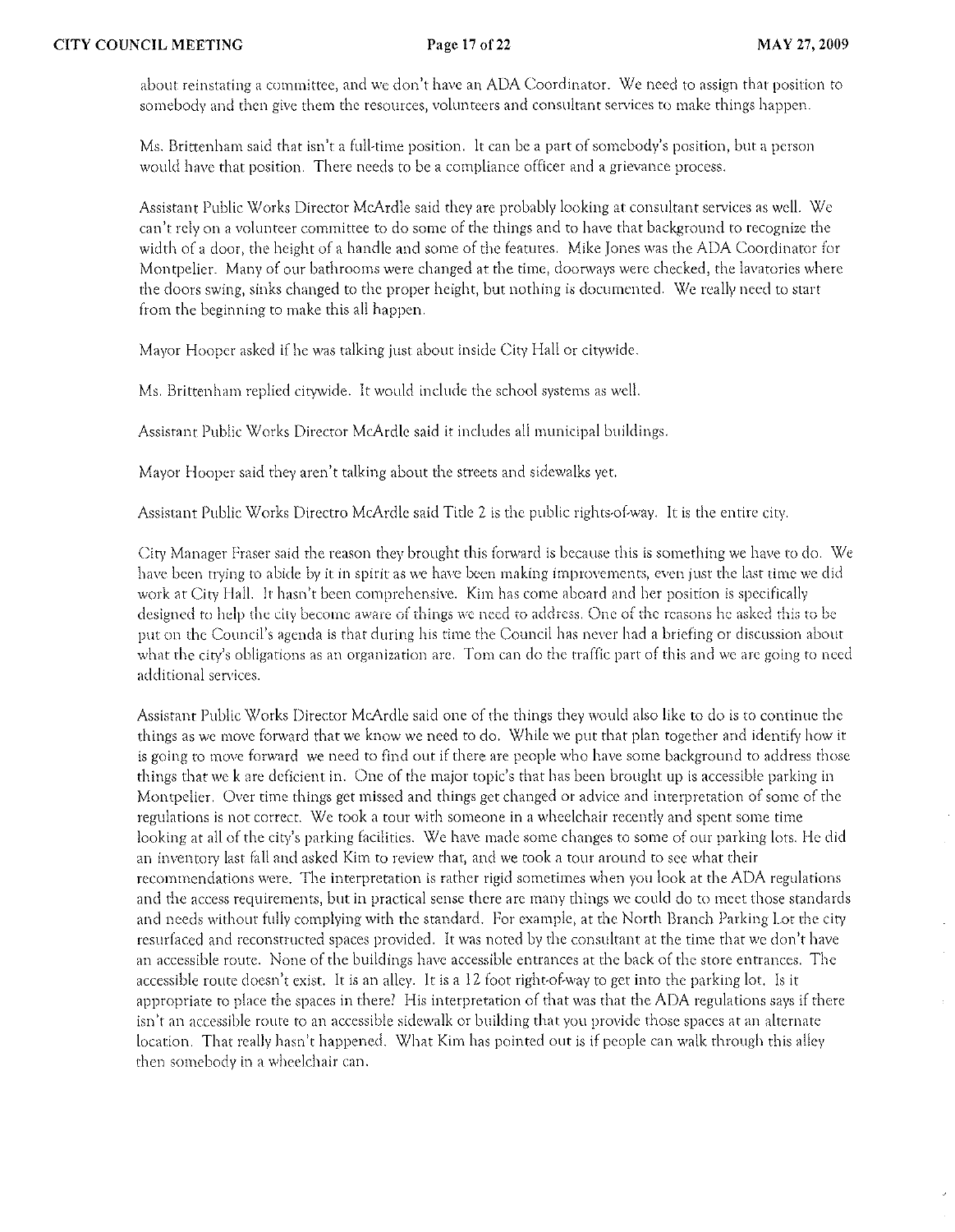Ms. Brittenham said just because there isn't the ideal route of access you still need to provide those spaces. If people walk in the alley way, then people in a wheelchair should be able to go through rhe alley as well.

Council Member Sherman said it is interesting that we are talking about parking when we need to talk about sidewalks. That seems to be such a critical thing. To wait until we do a redevelopment project is a long way off. There are groups that talk to her about the condition of our sidewalks, and there are three right now that are totally inaccessible and she named Sibley Avenue, Northfield Street and Clarendon Avenue. She felt they should develop a list and do some prioritization.

Ms. Brittenham said it would be wonderful if they had a committee to focus on this.

Assistant Public Works Dircctor McArdle said that is part of the transition plan. The sidewalks arc, have been, and always will be part of our capital plan. All threc of those streets arc in the capital plan for sidewalk work) but they await funding. A couple arc funded this year. As they do maintenance they incorporate the current standards of the proper width and slope. Working with VTrans Montpelier was a test site (or the truncated domes, the product that is yellow and at the crosswalk ramps, For years ADA had interim regulations for a tactical warning device for those with visual impairments so they can tell they have met the public thoroughfare and need to be able to detect that with cane or by foot. He was asked if Montpelier would participate in that program along with a town in the southern part of the state to evaluate the products, They are involved with sidewalk work and do incorporate that and include that in their transition plan. \X/here we have sidewalk deficiencies we need to get after them. Sidewalks were included in a large part in the city's capirai pian, At least eight years ago they were spending a lion)s share of the money on street paving projects and started moving a larger percentage into sidewalk work. Barre Street has been completed, bur there is much morc to do.

He went on to say accessible parking and getting there with sidewalks are some of the things they can do, and they don't have to wair for a transition plan to do that. The city doesn't stop work on all of those things because we don't have our plan together. In fact, it is more incumbent upon us to do these things today. Right now besides sidewalks parking is another very pressing need. We do have shortages and we are not in compliance. He mentioned the North Branch Parking Lot and they have made some changes at the 60 State Street Parking Lor, There was a space that was felt not to be accessible and they had some issues with vandalism in that space, and the proposal is to restore those parking spaces. As mentioned with the Farmers Market and the lack of access, he reminds them that if they provide parking at all that a certain percentage of those spaces must be accessible. Parking not being allowed in 60 State Street lot will allow us not to provide the parking spaces in the lot for safety reasons, and that is an acceptable solution. The fact remains they must restore the spaces they had in there, One of the reasons why it was removed was the grade exceeds the ADA requirements, They did restore spaces that were lost over at the Capitol Plaza Parking Lot that were unintentionally reassigned. What they would like to do for the 60 State Street Lot is put an alternative on the street at the Rialto Bridge where the bridge is flushed with the roadway. The issue of on-street parking they arc constructing a couple of spaces in front of the Post Office. That is something they are going to see more of in the future. The final rules are nearing completion for on strcet parking) that a paving project could trigger the requirement that we provide spaces on the street that are accessible) and they are going to need to look at how we provide the accessible ramp from the sidewalk from the space in a curbed environment. Their suggestion is to place one on State Street. There arc eight spaces now on State Street.

Council Member Weiss said ADA compliance is inevitable. He moves the Council authorize staff to develop a transition plan, direct staff to organize and develop scope of work for a citizens committee and to do so no later than the 24<sup>th</sup> of June as stated in the recommendation. Council Member Sherman seconded the motion,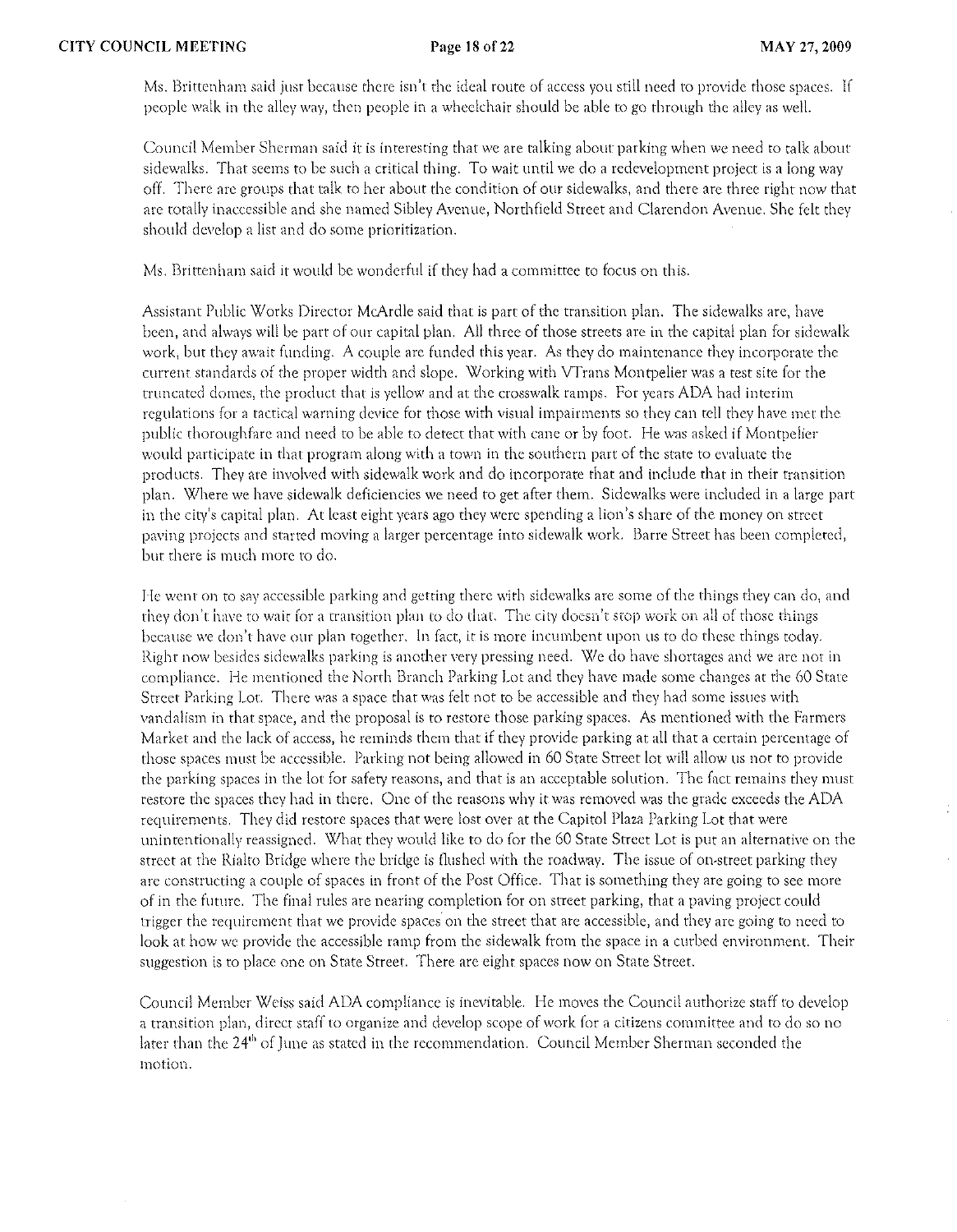Mayor Hooper asked Tom McArdle if he was also looking for the Council to approve the installation of the spots delineated in his memo.

Assistant Public Works Director McArdle said the Council has the authority in Section 10,718 (or the designation of spaces and the memo makes the recommendation to crcate seven in parking lots and one on the street. One of the benefits of the one parking space on the street is they have the accessible route and accessible aisle next to it. He is a little concerned about the June 24<sup>th</sup> aspect. Timelines are good to keep things moving, but he isn't sure they can accomplish all of the objectives in that short a timeframe.

City Manager Fraser said the main thing is to get the citizens committee up and running.

Council Member Weiss said the motion that has been made and seconded is specific to the recommendation.

City Manager Fraser said to authorize the transition plan and organize the committee.

Mayor Hooper called for a vote on the motion. The vote was 6-0, motion carried unanimously.

Mayor Hooper asked if there was a desire to also address the request to designate the parking spaces, or, alternatively, would they care to have the committee that is going to be appointed to consider this. What sort of problems would that potentially create'

Ms. Brittenham said the parking recommendations are remarking spaces which are happening this month and next. They arc talking about painting and signs.

Assistant Public Works Director McArdle said it is important to point out that we are non-compliant with parking spaces in our parking lors and he doesn't think City Council has a lor of prerogarive abour that'. That' needs to be done. He doesn't think it is appropriate to postpone that and include it in the transition plan. We need to do those now and the time to do the marking and signing is now with the marking they typically do in June.

Council Member Jarvis asked if the State Street change require an ordinance change for the on street parking.

Assistant Public Works Director McArdle said no, under that section you are allowed to designate a parking space for a specific use, that being for an accessible space for the disabled. Without reconstruction the city is not able to provide the ramp. In this one location the ramp already exists. The subjecr of rhe contract for rhe Post Office project is the development and construction of a ramp. Those are on street spaces. To date they have used loading zones and unloading zones to satisfy the need, but it's like false advertising.

*Ms.* Brittenham said there arc portions of town) like the Library portion) where there are no lots with accessible spaces and no on street accessible spaces, so that is not an easy part of town to get to if you have a van and use a wheelchair.

Mayor Hooper said what they are hearing is that the staff would like authorization to go ahead with restriping and marking spaces within the parking lots.

Council Member Sheridan asked if these parking spaces were required to be kept open 24/7.

Mayor Hooper replied they are required to be only used by people with disabilities.

Council Mernber Sheridan said if they are in the Farmers Marker we are going to be required to open that' back up,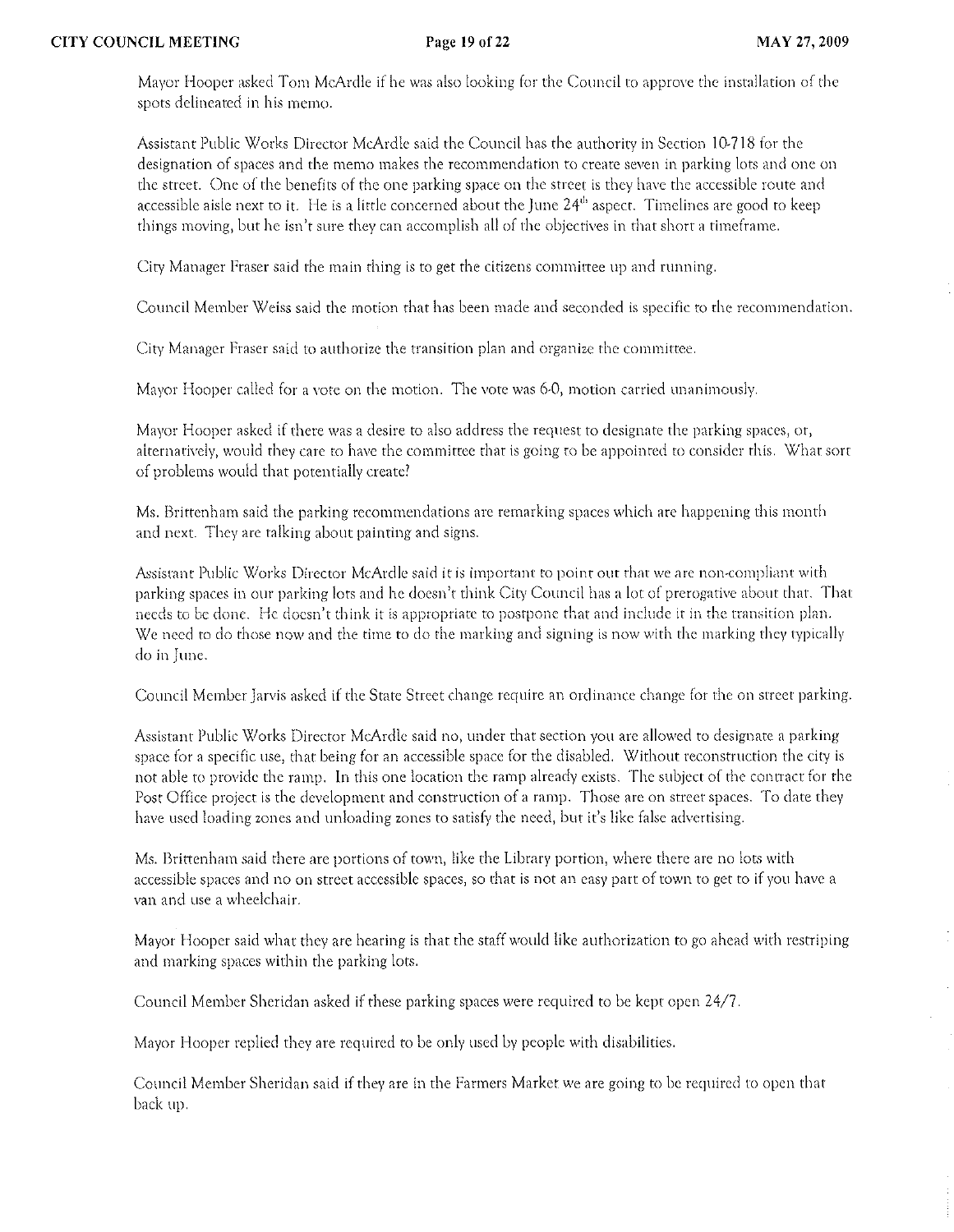Ms. Britrcnham said no one is allowed to park in the Farmers Market it is equal and not special.

Assistant Public Works Director McArdle said if they provide public parking, a portion of those spaces must be designated for accessible parking with a minimum of one. If we provide two parking spaces one of them must be accessible. It's a civil rights issue.

Motion was made by Council Member \X/eiss, seconded by Council Member Shennan to authorize the designation of accessible spaces in parking lots.

Assistant Public Works Director McArdle said he wanted to point out that if the city doesn't provide the one on the street then we need to add one back to the 60 State Street Lot.

Mayor Hooper called for a vote on the motion. The vote was 6-0, motion carried unanimously.

Mayor Hooper asked if they would like to resolve the issue of the on street parking on the Rialto Bridge. Consensus was to refer it to the committee to come back to the council with a recommendation.

09-132. Consideration of awarding a contract to DuBois Construction for the construction of two ADA compliant parking spaces on State Street in front of the US Post Office/Pederal Building to serve the disabled. v.A.

> Senator Leahy's office was instrumental in securing federal funding for the development of parking for the disabled to address a well documented and unfulfilled need at the Federal BUilding. Accessible parking for the disabled was discontinued for security reasons following 9-11 when public vehicular traffic was no longer allowed on the property.

Funding for the project is 100% Federal Highway Administration. For case and to expedite the project, a porrion of the Federal funds previously secured for the Multi-Modal Center has been reallocated to the accessible parking project. Assurances were provided that the re-allocation will not adversely affect needed funds for the Multi-Modal Project.

The project was designed, and will be administered, by Public Works staff. Competitive sealed bids were due on Wednesday, May 20"', and two bids were received. The budget for this project is approximately \$50,000.

| DuBois Construction, Inc., Middlesex, VT  | $=$ \$28,806.00 |
|-------------------------------------------|-----------------|
| Hebert Excavation, Inc., Williamstown, VT | $= $35,900.00$  |

Recommendation: Accept the low bid submitted by DuBois Construction, Inc., for the contract to teconfigure the on-street parking area and adjacent sidewalk in front of the Federal Building/Posr Office for the developmenr of two accessible parking spaces, and related work, and authorize the City Manager to sign the Contract Agreement in the amount of \$28,806.00, as well as any other contract documents. *This award is subject to approval by VTrans Contract Administration.* 

Motion was made by Council Member Weiss, seconded by Council Member Golonka to approve the recommendation

Mayor liooper said she very much appreciates they have found a resolution to what is a deep and troubling problem, that the federal government removed access for people with disabilities from in front of this important building in the state, and certainly in the city, and they made it the city's burden to figure out how to solve that problem. They made the choice to create this situation and now they are asking us to solve the problem. She really appreciates the fact that Senator Leahy's office has stepped in and is trying to resolve the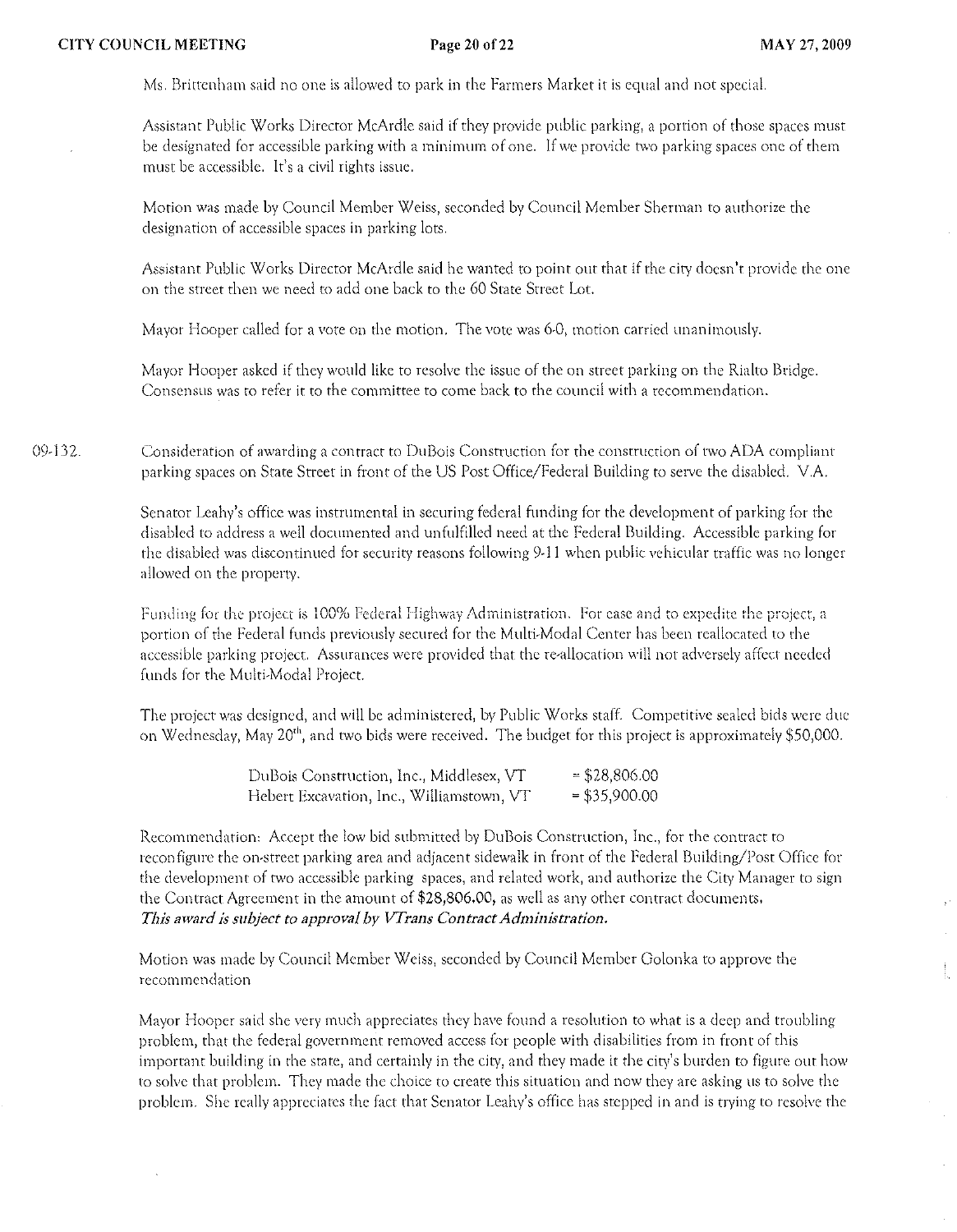problem, but it exists because of what the federal government did. They had accessible spaces. They removed them. She would be opposed to this if the area in front of the Post Office was working in the way we had planned it because we went through a very thoughtful citizen led design process to crcate a much morc attractive welcoming space in front of the Court House, which we succeeded in doing, and in front of the Federal Office Building. Lots of people worked very hard and the city spent a lot of money creating that space, a portion of which is being removed. Unfortunately, it hasn't worked because the federal government placed the barriers in front and prevented that space from being used the way we had envisioned it.

City Manager Fraser said it was part of the Homeland Security Act and the city raised all of the issues. The case went to Federal District Court in Burlington and Judge Sessions ruled that the Homeland Security Act took priority over the ADA regulation and they couldn't move the spots.

Mayor Hooper said the federal building is dutifully protected on one side. She called for a vote on the motion. The votc was 6-0, motion carried unanimously,

09-133. Adoption of the City Council Goals for 2009. V.A.

> (City Council held its Goal-Setting Workshop on Wednesday, April 1st. As a result, the City Manager compiled a draft list for Council's review at their May  $13<sup>th</sup>$  meeting. Council chose to table the item until this evening.)

Recornrncndation; Discussion; adoption.

Mayor Hooper said under the second goal which talks about efficient constructive services and built environment, #6 which says to continue to improve pedestrian access, she would like to see that says include pedestrian and bike access, including creating sidewalks, bike paths and maintaining bridges.

Motion was made by Council Member Hooper, seconded by Council Member Golonka to adopt the City Council Goals for 2009 with the amendment made by Mayor Hooper. The vote was 6-0, motion carried unanimously.

09-134. Sabin's Pasture Workshop. V.A.

> As a result of the Council's Cloal-setting Session in April, it was decided that ample time would be set aside at each upcoming Council meeting to receive an update from one of the various committees or groups working on City-related projects.

Councilors feel that more time has been needed not only to receive the update, but to allow for a longer discussion as well.

Recommendation: Receive update; discussion; possible direction to the Sabin's Pasture group and/or staff.

Roger Krussman, Trust for Public Lands and Peter Richardson, Housing Stratagies, Inc lead consultant were present for this agenda itern.

Mr. Krussman updated the council on the project and spoke about the Act 250 process. Orow Center Designation was discussed as well as Tax Increment Financing. Also discussed was what position the City Council might take in the development process.